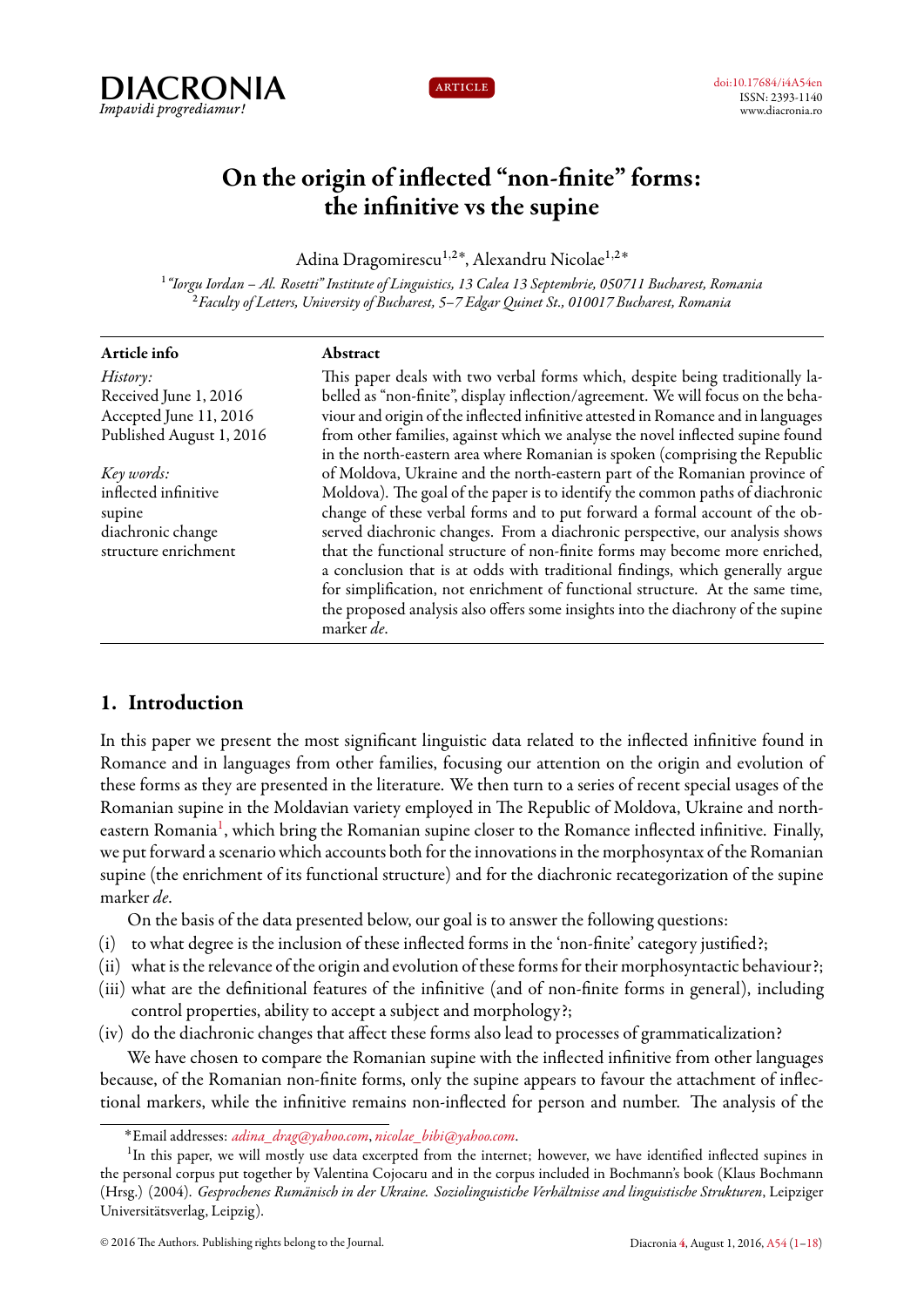Romanian supine will be shown to contribute to a better understanding of the category of 'finiteness', a concept insufficiently understood in current syntactic theorizing, and of the diachrony of this category (see [Ledgeway](#page-16-0), [2007](#page-16-0); [Vincent](#page-17-0), [1998](#page-17-0)).

# **2. The inflected infinitive**

Before delving into the analysis of the inflected infinitive data, it is necessary to make a terminological clarification (following [Ledgeway,](#page-16-1) [1998](#page-16-1)): we distinguish between the*'personal' infinitive* particular to many languages including Romanian (see [Mensching](#page-16-2), [2000\)](#page-16-2), a form which may take its own lexical subject in the nominative[\(1\),](#page-1-0) and the*'inflected'/'conjugated' infinitive*limited to a more limited number of languages and which displays person and number agreement with the subject [\(2\).](#page-1-1)

In what follows, we exclusively deal with the 'inflected'/'conjugated' infinitive, which is attested in languages distinct from a genealogical and typological point of view: Portuguese, Galician, Sardinian, Southern Italian Dialects from South Calabria, Old Neapolitan, Old Leonese (of the Romance varieties), Hungarian, Welsh, West Greenlandic, Evenki (a Manchu-Tungusic language) and, probably, Greek.

[Miller](#page-16-3) ([2003](#page-16-3)) formulated the hypothesis that the emergence of the inflected infinitive is determined by the presence of the lexical subject (allowed by the inflected infinitive only in very restricted contexts – [Ledgeway,](#page-16-4) [2000,](#page-16-4) [2007\)](#page-16-0), which has inherent subject agreement features (i.e., *phi*-features).

<span id="page-1-0"></span>(1) Înainte de a veni *vara*subject, before of to come.INF summer.DEF.NOM am muncit mult. (Romanian) aux.perf.1pl worked a.lot 'Before the summer came, we worked a lot'

<span id="page-1-1"></span> $(2)$  'sing'

|     | European           | Brasilian         | Galician           | Old                | Sardinian            | Old               |
|-----|--------------------|-------------------|--------------------|--------------------|----------------------|-------------------|
|     | Portuguese         | Portuguese        |                    | Leonese            |                      | Neapolitan        |
| 1sG | cantar-Ø           | cantar- <b>Ø</b>  | cantar- <b>Ø</b>   | cantar- <b>O</b>   | kantáre- <b>po</b>   | cantare-Ø         |
| 2sG | cantar-es          |                   | cantar-es          | cantar-es          | kantáre-s            | cantare-Ø         |
| 3sG | cantar- <b>Ø</b>   | cantar- <b>Ø</b>  | cantar- <b>O</b>   | cantar- <b>O</b>   | kantáre-t            | cantare- <b>Ø</b> |
| 1PL | cantar-mos         | cantar-mos        | cantar-mos         | cantar-mos         | kantáre- <b>mus</b>  | cantare-mo        |
| 2PL | cantar- <b>des</b> |                   | cantar- <b>des</b> | cantar- <b>des</b> | kantáre- <b>dzis</b> | cantare-vo/ve     |
| 3PL | cantar-em          | cantar- <b>em</b> | cantar- <b>en</b>  | cantar-en          | kantáre- <b>n</b>    | cantare-no        |
|     |                    |                   |                    |                    |                      | (Groothuis, 2015) |

#### *2.1. The Romance languages*

#### *2.1.1. Portuguese*

Of the Romance languages, the Portuguese inflected infinitive [\(3\)](#page-1-2) has been subject to most attention in the literature([Raposo,](#page-17-1) [1987](#page-17-1); [Madeira](#page-16-6), [1994;](#page-16-6) [Pires](#page-17-2), [2002;](#page-17-2) [Miller,](#page-16-3) [2003](#page-16-3); [Martins,](#page-16-7) [2006](#page-16-7); [Bossaglia](#page-15-0), [2013;](#page-15-0) [Carvalho,](#page-16-8) [2015](#page-16-8) i.a.). As is obvious from  $(3b)$ , the subject of the inflected infinitive may be overtly realised (see also [Rouveret](#page-17-3), [1980](#page-17-3)).

<span id="page-1-2"></span>(3) a. Depois de *chegarem*, fugimos after of arrive.INF.3PL fled.1PL 'After they arrived, we fled' ([Willis](#page-17-4), [1971](#page-17-4), p. 338, *apud* [Bentley](#page-15-1), [2014](#page-15-1), p. 96)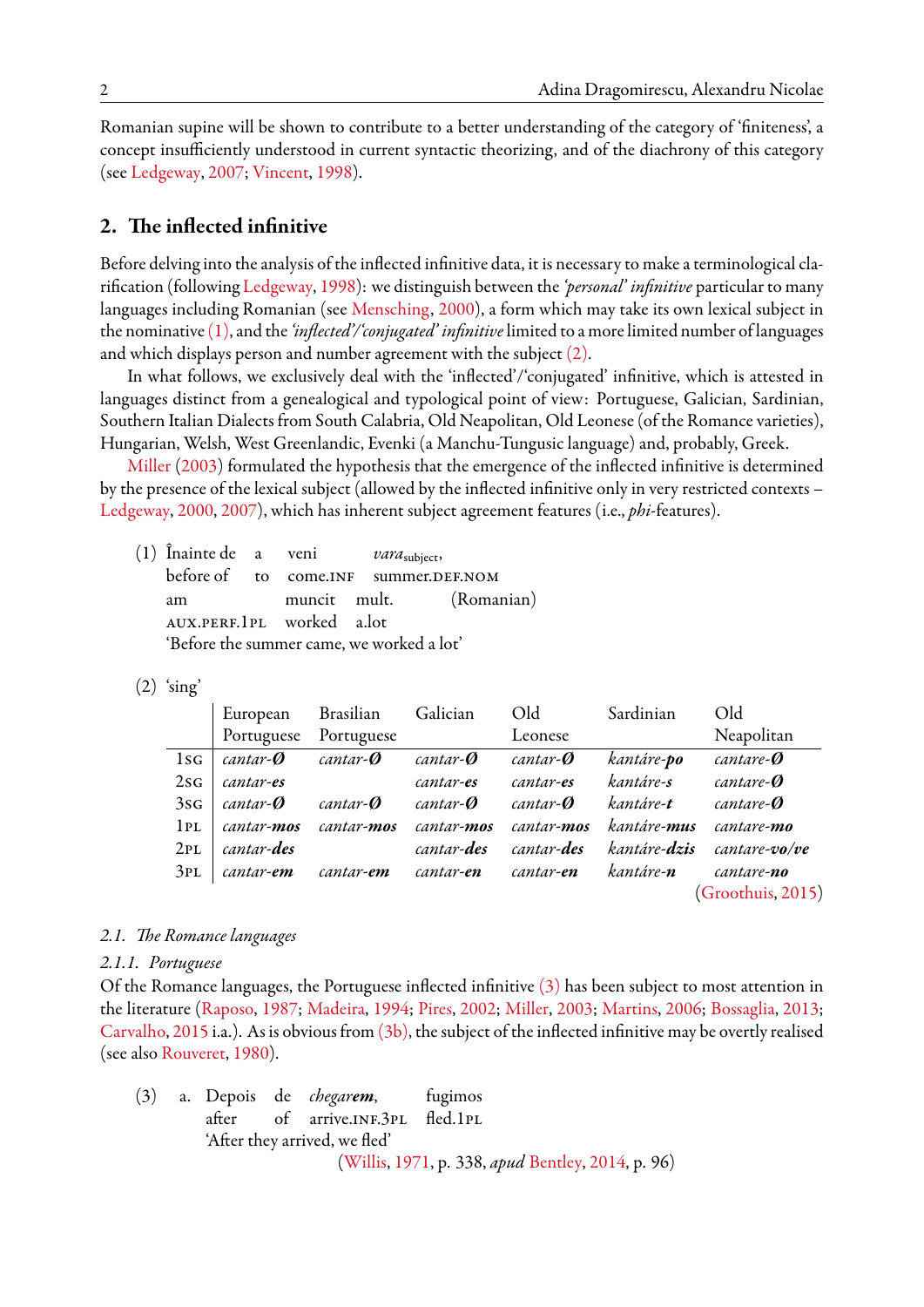|  |                                          | b. despois de <i>eles chegarem</i> viram as ruínas |  |  |
|--|------------------------------------------|----------------------------------------------------|--|--|
|  |                                          | after of they.NOM arrive.INF.3PL saw.3PL the ruins |  |  |
|  | 'after they arrived, they saw the ruins' |                                                    |  |  |
|  |                                          | (Willis, 1971, p. 338, apud Ledgeway, 1998, p. 7)  |  |  |

[Groothuis](#page-16-5) [\(2015](#page-16-5)) shows that the structure in which the European Portuguese inflected infinitive is employed is biclausal, on the basis of two diagnostics: the matrix verb and the embedded infinitive may have distinct lexical subjects  $(4a)$ , and both predicates may be simultaneously modified by the same adverbial  $(4b)$ :

<span id="page-2-0"></span>

| (4) | a. Nós lamentamos <i>terem</i> eles recebido pouco                         |                                    |  |                   | dinheiro |
|-----|----------------------------------------------------------------------------|------------------------------------|--|-------------------|----------|
|     | we regret have.INF.3PL they received little                                |                                    |  |                   | money    |
|     | 'We regret that they have received little money'                           |                                    |  |                   |          |
|     |                                                                            | (Raposo, 1987, p. 97)              |  |                   |          |
|     | b. É <i>provavelmente</i> dificíl os deputados                             |                                    |  | aprovar <b>em</b> |          |
|     | it.is probably difficult the deputies approve.INF.3PL                      |                                    |  |                   |          |
|     | provavelmente a proposta                                                   |                                    |  |                   |          |
|     | probably the proposal                                                      |                                    |  |                   |          |
|     | 'It is probably difficult that the deputies probably approve the proposal' |                                    |  |                   |          |
|     |                                                                            | (adapted from Raposo, 1987, p. 97) |  |                   |          |
|     |                                                                            |                                    |  |                   |          |

There are significant differences between Old and Modern Portuguese with respect to the distribution of the inflected infinitive. First, while in Modern Portuguese this form is available only in embedded clauses ([Raposo](#page-17-1), [1987,](#page-17-1) p. 86), in Old Portuguese it could appear in both main and embedded clauses [\(Martins](#page-16-7), [2006,](#page-16-7) p. 342). Second, there are significant differences between the two stages of Portuguese with respect to the infinitive selected by causative verbs and direct perception verbs: while the canonical infinitive is selected by these classes of verbs in both stages of Portuguese  $(5a)$ , the inflected infinitive is not attested in Old Portuguese in these contexts, but it is perfectly grammatical in present-day Portuguese [\(5b\)](#page-2-1) (see also [Sheehan,](#page-17-5) [2015](#page-17-5), where a series of less categorical findings are presented); thus, examples like [\(5b\)](#page-2-1) are not attestedin pre-15<sup>th</sup> c. Portuguese, but are perfectly grammatical starting with the 15<sup>th</sup> c. ([Martins](#page-16-7), [2006](#page-16-7)).

<span id="page-2-1"></span>(5) a. Mandei/ Vi os polícias *prender* o ladrão sent/ saw the corps arrest.INF the thief b. Mandei/ Vi os polícias *prenderem* o ladrão sent/ saw the corps arrest.INF.3PL the thief 'I made/I saw the policemen detain the thief ' ([Martins,](#page-16-7) [2006,](#page-16-7) p. 327)

It appears that this distribution correlates with other features of the canonical infinitive in control or raising configurations. Thus, while in Old Portuguese verbal negation did not precede the infinitive in these structures, but rather occurred on the main predicate, in Modern Portuguese both the embedded infinitive and the selecting verb may be independently negated. Thus, while example  $(6a)$  is possible in both phases of Portuguese, [\(6b\)](#page-3-0) is available only in Modern Portuguese. A similar characterizes pronominal clitics which, with few exceptions, undergo clitic climbing on the higher predicate in Old Portuguese; by contrast, in Modern Portuguese they either remain in situ and cliticize on the infinitive, or undergo clitic climbing to the matrix predicate. Thus,  $(7a)$  is attested in both stages of Portuguese, while  $(7b)$  is wellformed only in Modern Portuguese. This state of affairs is indicative of the fact that the syntactic structure of the infinitive was reduced in older stages of Portuguese: the structure [selecting verb + infinitive] seems to display the typical behaviour of *restructuring* ([Rizzi,](#page-17-6) [1978](#page-17-6)) in Old Portuguese.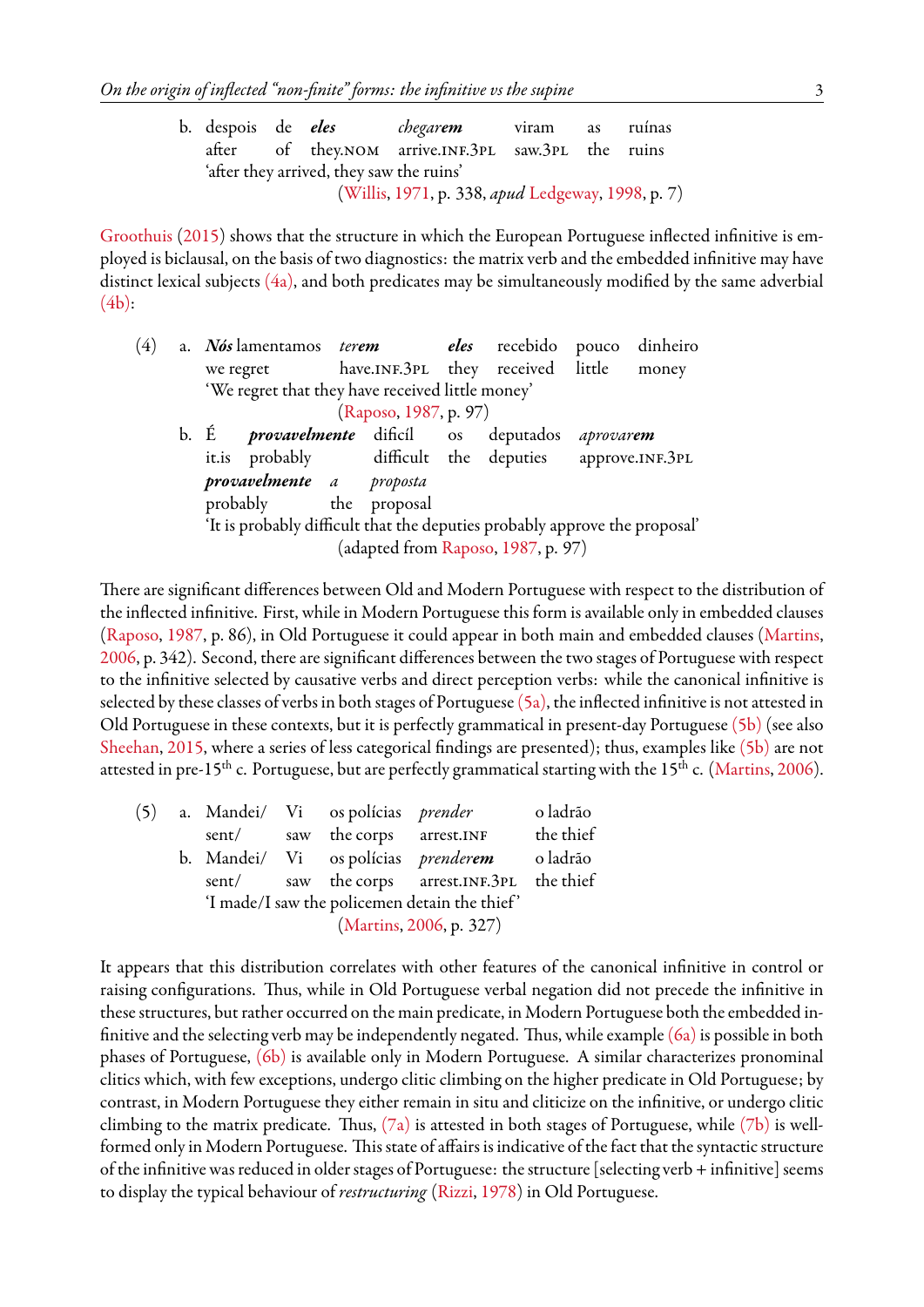<span id="page-3-1"></span><span id="page-3-0"></span>

| (6) | a. O medico não o               |                                                 |          | mandou beber |      | vinho |
|-----|---------------------------------|-------------------------------------------------|----------|--------------|------|-------|
|     |                                 | the doctor not CL.ACC.M.3sG sent drink.INF wine |          |              |      |       |
|     | b. O medico mandou-o            | não beber vinho                                 |          |              |      |       |
|     |                                 | the doctor sent=CLACC.M.3sG not drink.INF       |          |              | wine |       |
|     |                                 | 'The doctor didn't send him to drink wine'      |          |              |      |       |
|     |                                 | (Martins, 2006, p. 328)                         |          |              |      |       |
|     | a. Mandou-lho                   |                                                 | entregar |              |      |       |
|     |                                 | sent.3sG=CL.DAT.M.SG=it.ACC give.INF            |          |              |      |       |
|     | b. Mandou entregar-lho          |                                                 |          |              |      |       |
|     |                                 | sent.3sG give.INF=CL.DAT.M.3sG=it.ACC           |          |              |      |       |
|     | 'He/she sent to give it to him' |                                                 |          |              |      |       |
|     |                                 | (Martins, 2006, p. 328)                         |          |              |      |       |
|     |                                 |                                                 |          |              |      |       |

[Martins](#page-16-7) ([2006\)](#page-16-7) shows that these phenomena are indicative of a syntactic change, from a more reduced to a more extended functional structure, in the history of the Portuguese infinitive. For the analysis of the Romanian dialectal supine, we will keep in mind the idea that the functional structure of non-finite forms undergoes a diachronic process of enrichment.

# *2.1.2. Sardinian*

Relevant data on the Sardinian inflected infinitive [\(8\)](#page-3-2) are given especially by [Jones](#page-16-9) [\(1992](#page-16-9), [1993,](#page-16-10) [2003\)](#page-16-11) and [Miller](#page-16-3) ([2003](#page-16-3)). In Sardinian, the inflected infinitive is devoid of temporal autonomy and does not have an inflectionally specific profile, being syncretic with a finite form, the imperfect subjunctive. This syncretism results from the common origin of these forms, the Latin imperfect subjunctive [\(Jones](#page-16-10), [1993](#page-16-10), p. 278).

<span id="page-3-2"></span>(8) 'sing'

|                | Singular Plural |                        |
|----------------|-----------------|------------------------|
|                |                 | 1 cantárepo cantáremus |
| 2 <sup>1</sup> | cantares        | cantáre <b>dzis</b>    |
|                | 3 cantaret      | cantaren               |
|                |                 | (Jones, 1992, p. 298)  |

The difference between the two verbal forms is apparently given by the type of complementizer which introduces them and by the position of the subject. In  $(9a)$  the imperfect subjunctive appears in clause headed by the finite complementizer *ki*, and the subject is preverbal, while in [\(9b\)](#page-3-3) the inflected infinitive is headed by *a*, and the subject is postverbal [\(Jones,](#page-16-10) [1993](#page-16-10), p. 279). Word order differences of this type usually correlate with different V-raising options in the functional structure of the clause (V-to-I / V-to-C), a further potential difference between these two forms.

<span id="page-3-3"></span>

|  |              |  |                                          | inoke                                                                                                                                                                                                                     |
|--|--------------|--|------------------------------------------|---------------------------------------------------------------------------------------------------------------------------------------------------------------------------------------------------------------------------|
|  |              |  |                                          |                                                                                                                                                                                                                           |
|  |              |  |                                          |                                                                                                                                                                                                                           |
|  |              |  |                                          |                                                                                                                                                                                                                           |
|  |              |  | tue                                      |                                                                                                                                                                                                                           |
|  |              |  |                                          |                                                                                                                                                                                                                           |
|  |              |  |                                          |                                                                                                                                                                                                                           |
|  |              |  |                                          |                                                                                                                                                                                                                           |
|  | b. non kelio |  | a cantares<br>'I don't want you to sing' | a. non credío ki <i>Juanne ésseret</i><br>not thought.1sG that John be.SUBJ.IMPERF here<br>'I did not think that John was here'<br>(Jones, 1993, p. 279)<br>not wantl.sG to sing.INF.2sG you.NOM<br>(Jones, 1992, p. 297) |

Furthermore, the distribution of these two forms is not identical. The inflected infinitive is employed when its subject has independent reference  $(10a)$ , but is usually excluded in obligatory control configurations [\(10b\)](#page-4-0).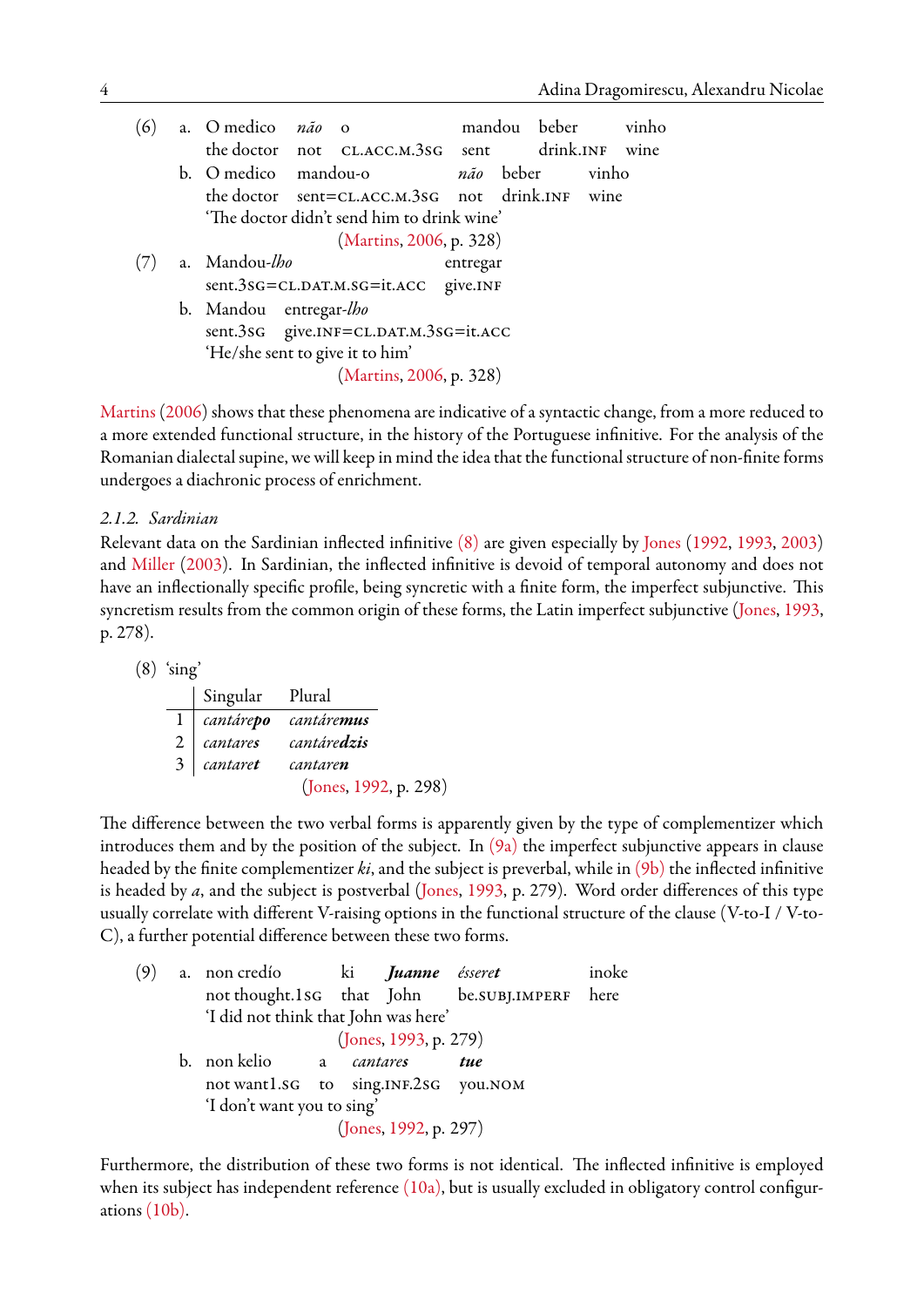<span id="page-4-0"></span>(10) a. devo accabbare custu travallu prima de ghiraret *su mere* must.1sg finish.inf this work before to return.inf.3sg the boss 'I must finish this job before the boss returns' ([Jones,](#page-16-10) [1993,](#page-16-10) p. 279) b. ?provo a *travallarepo* try.1sg to work.INF.1sg 'I am trying to work' ([Jones,](#page-16-10) [1993,](#page-16-10) p. 280)

#### *2.1.3. Old Neapolitan*

The Old Neapolitan inflected infinitive (analysed especially by [Ledgeway,](#page-16-0) [2007,](#page-16-0) [2009](#page-16-12), [Vincent](#page-17-0), [1998](#page-17-0) and [Miller,](#page-16-3) [2003\)](#page-16-3) appears in two types of contexts([Ledgeway,](#page-16-0) [2007,](#page-16-0) p. 338–339). In non-obligatory control configurations, the inflected infinitive is also a personal infinitive, i.e. it can take its own subject  $(11a-b)$ . In obligatory control configurations, the subject of the infinitive is obligatorily shared with the selecting predicate, and the infinitive is devoid of temporal independence  $(11c)$ . In both distributional contexts, it is preceded by *a* or *de*, which have been analysed as complementizers. The inflected infinitive has specific forms only in the plural; its singular forms are syncretic with the canonical infinitive—see the Table in [\(2\)](#page-1-1) above. According to [Ledgeway](#page-16-0) ([2007,](#page-16-0) p. 340–341), the paradigmatic pressure of the singular, which contained only forms syncretic with the canonical infinitive, determined the loss of the plural inflection of the infinitive.

<span id="page-4-1"></span>(11) a. ave plazuto a li nuostri Diey de *nuy esseremo* in questa parte has pleased DAT the our Gods of us be.INF.1PL in these parts 'it pleased our Gods for us to be in these parts' ([Ledgeway,](#page-16-12) [2009,](#page-16-12) p. 600) b. per *nuy averemo* ordene for we have.INF.1PL orders 'so that we may receive orders' ([Ledgeway,](#page-16-12) [2009,](#page-16-12) p. 922) c. se nui avertevamo de le *andarimo* appriesso if we considered of CL.ACC.3PL=go.INF.1PL after non ne scapava nissciu(n)o not CL.DAT.1PL=escaped not.one 'if we had intended to go after them, not one of them would have got away' ([Ledgeway,](#page-16-0) [2007,](#page-16-0) p. 338)

# *2.1.4. Southern Italian Dialects*

Although traditional scholarship does not record the existence of the inflected infinitive in southern Calabrian varieties, [Ledgeway](#page-16-1) [\(1998](#page-16-1)) has shown that the clauses headed by  $mu/ma/mi$  (< Lat. MODO) are infinitival (see also [Miller,](#page-16-3) [2003](#page-16-3), [Ledgeway,](#page-16-0) [2007](#page-16-0)), in opposition to those headed by *ca-/chi-*, which are finite. The following arguments have been invoked for granting infinitival status to the modern reflexes of Lat. MODO ([Ledgeway](#page-16-1), [1998](#page-16-1), [2007](#page-16-0); see also [Taylor,](#page-17-7) [2016](#page-17-7) for a discussion of MODO in Nicoterese):

- (i) the only possible word order is subject > MODO  $(12a)$ , which indicates that MODO is not a complementizer, as complementizers are higher than the subject in the clausal hierarchy;
- (ii) modo can co-occur with another complementizer, namely *ca*, especially in hortative sentences (in [\(12b\)](#page-5-0), *chimmu* < *ca* + *mu*);
- (iii) clauses headed by MODO are devoid of temporal independence; their tense is anaphoric, i.e. fully determined by the tense specification of the higher selecting predicate.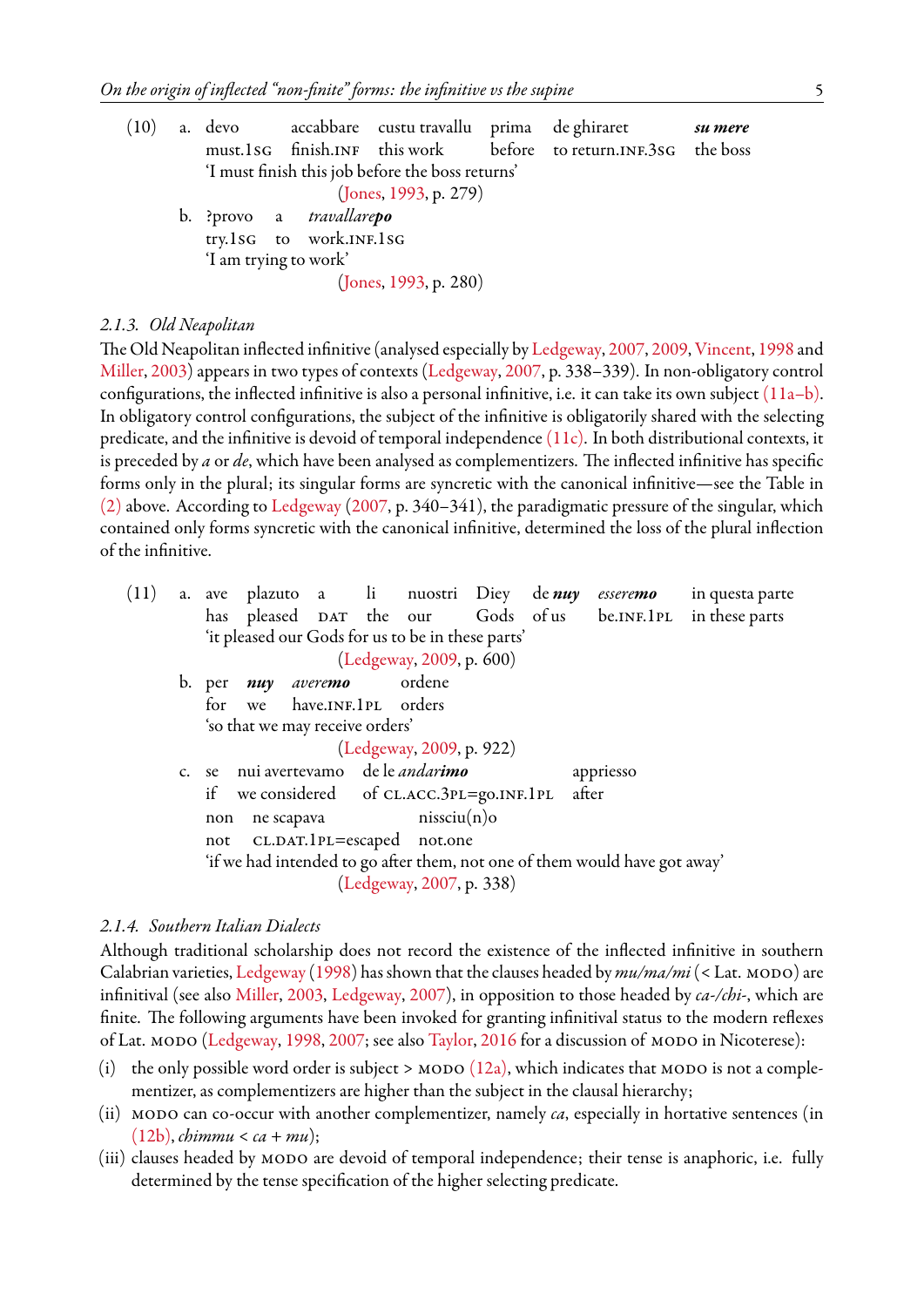<span id="page-5-0"></span>(12) a. *vostra mama* mu vi *vidi* Cavaleri your mother to CL.2PL see.INF.3sG gentlemen 'for your mother to see you, gentlemen' (Zungri, *Fiori Selvatici*, 1894, p. 125, *apud* [Ledgeway](#page-16-1), [1998](#page-16-1), p. 24) b. vi promettu, si non vi pagu, *chimmu* moru schjettu! cl.2pl promise.1sg if not cl.2pl play.1sg comp-inf die.1sg bachelor 'I promise you, if I don't pay you, (it is my whish) that I may die a bachelor' (Siderno, *Filocamo*, 1984, p. 41, *apud* [Ledgeway,](#page-16-1) [1998,](#page-16-1) p. 30)

Thus, southern Calabrian MODO is an infinitival marker, just like *a* and *de* in other Romance varieties, and the verbal form it introduces is similar to the inflected infinitive.

# *2.2. Non-Romance languages*

The data on the inflected infinitive in non-Romance idioms are rather scant, hence probably incomplete. Forms considered as matching the Romance inflected infinitive have been recorded in Standard Greek and Romeyka (/Pontic Greek, a dialect of Greek spoken in north-eastern Turkey), Hungarian, Evenki, and Welsh.

# *2.2.1. Greek*

With respect to Standard Modern Greek, [Miller](#page-16-3) ([2003\)](#page-16-3) considers that the verbal form inflected for person and number agreement with the subject and preceded by *na* is quasi-infinitival, on a par with what was noted above for southern Calabrian. However, most scholars have analysed the *na*-structures as sub-junctives which have diachronically replaced the infinitive. [Miller](#page-16-3) ([2003\)](#page-16-3) supports his proposal with the following arguments:

(i) these structures appear in obligatory control configurations  $(13)$ ;

- (ii) *weak cross-over effects* indicate that the subject of the *na*-forms is PRO [\(14\);](#page-5-2)
- (iii) the *na*-structure may be dominated by a determiner/article [\(14\).](#page-5-2)

<span id="page-5-1"></span>

| (13) |  | a. i Maria                             |                       |  | prospathi-s-e na diavas-i                                                                          |     |
|------|--|----------------------------------------|-----------------------|--|----------------------------------------------------------------------------------------------------|-----|
|      |  |                                        |                       |  | the Maria.NOM.SG try.PST.3sG to read.3sG                                                           |     |
|      |  | 'Mary tried to read'                   |                       |  |                                                                                                    |     |
|      |  | b. ? i Maria                           |                       |  | prospathise na divas-un                                                                            |     |
|      |  |                                        |                       |  | the Maria.NOM.SG try.PST.3sG to read.3PL                                                           |     |
|      |  | 'Mary tried for them to read'          |                       |  |                                                                                                    |     |
|      |  |                                        | (Terzi, 1997, p. 338) |  |                                                                                                    |     |
| (14) |  |                                        |                       |  | pion <sub>i</sub> nevriaz-i <b>to</b> PRO <sub>i</sub> na plen-i to aftokinito (tu) t <sub>i</sub> |     |
|      |  | whom upset.3sG the to wash.3sG the car |                       |  |                                                                                                    | his |
|      |  | 'who does washing his/the car upset'   |                       |  |                                                                                                    |     |
|      |  |                                        | (Terzi, 1997, p. 346) |  |                                                                                                    |     |

<span id="page-5-2"></span>Romeyka presents two features which distinguish its infinitival system from that of Standard Modern Greek([Sitaridou,](#page-17-9) [2014\)](#page-17-9): (i) the canonical and the personal infinitive (i.e. the infinitive that may take its own subject) have been preserved, and (ii) there emerged a novel form, the inflected infinitive [\(15\).](#page-5-3)

<span id="page-5-3"></span> $(15)$  'say'

|   | Singular Plural |         |
|---|-----------------|---------|
|   | ipina           | ipiname |
| 2 | ipines          | ipinete |
| 3 | ipine           | ipinane |

[Sitaridou](#page-17-9) ([2014\)](#page-17-9) accounts for the emergence of the Romeyka inflected infinitive through the influence of the Caucasian Sprachbund on this Greek dialect.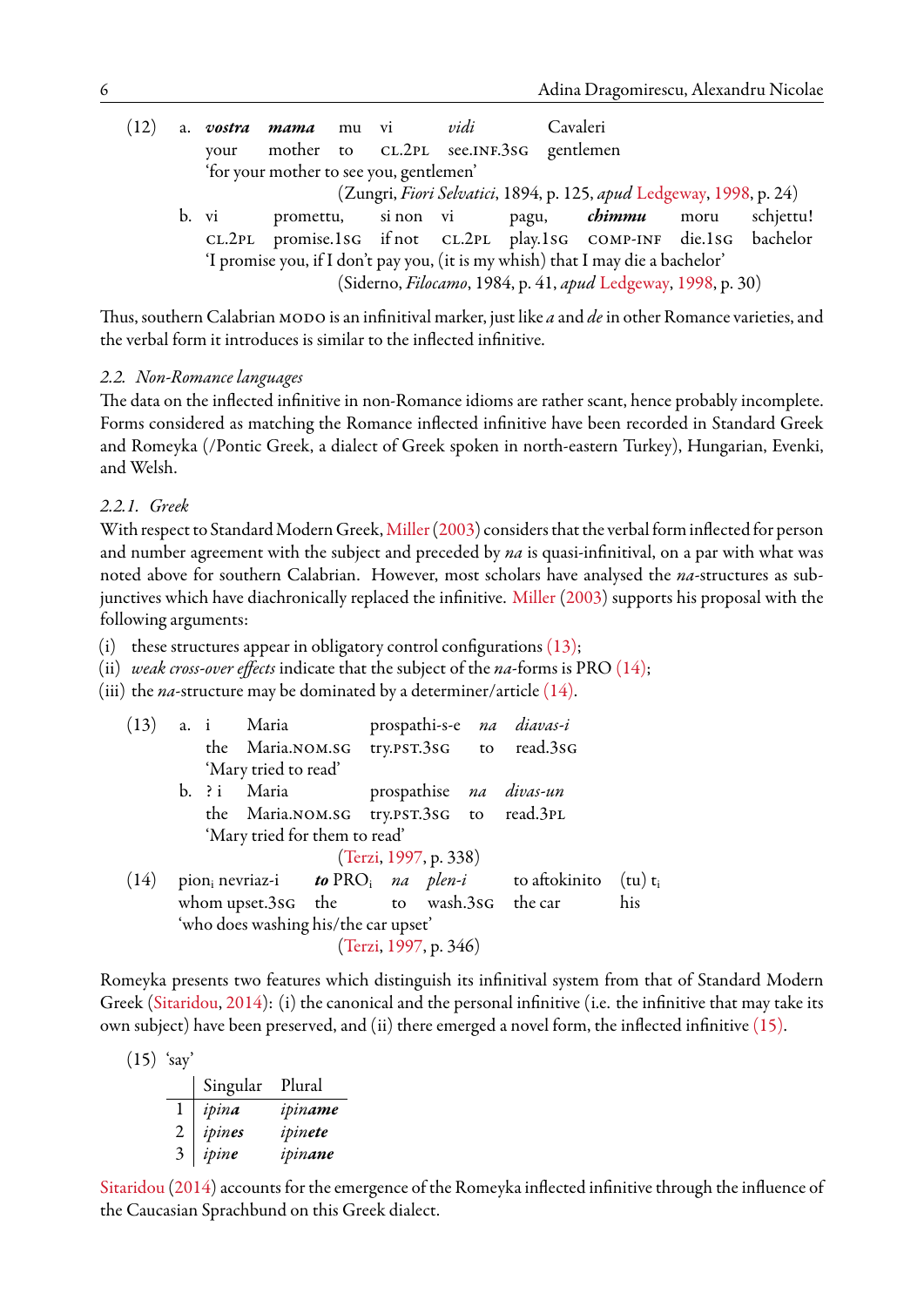#### *2.2.2. Hungarian*

As shown by [Miller](#page-16-3)([2003\)](#page-16-3), Hungarian possesses a canonical infinitive, whose ending is *–ni*, and an inflected infinitive, in the structure of which the morpheme *–ni* is followed by person and number agreement markers. The inflected infinitive has been attested since Old Hungarian. While the canonical infinitive has a controlled PRO subject [\(16a\),](#page-6-0) the subject of the inflected infinitive is either overtly realised or null (i.e. *pro*) [\(16b\):](#page-6-0)

<span id="page-6-0"></span>(16) a. sikerült [PRO *kinyit-ni* az ajtó-t] succeeded open.INF the door.ACC 'opening the door succeeded' b. sikerült [pro *kinyit-n-om* az ajtó-t] succeeded open.INF.1sG the door.ACC 'I succeeded in opening the door' ([Kiss](#page-16-13), [1987](#page-16-13), p. 222)

# *2.3. The origin of the inflected infinitive*

[Miller](#page-16-3) [\(2003\)](#page-16-3) identifies two general sources for the inflected infinitive: the purpose subjunctive (in Romance and Balkan languages) and the adjunction of pronominal elements on nominalizations (in Hungarian, West Greenlandic, and Welsh). However, the analysis of a bigger number of languages shows that the sources of the inflected infinitive are more diverse.

#### *2.3.1. The inflected infinitive originating from other verb forms*

*2.3.1.1.* At least three hypotheses have been put forward for the origin of the Portuguese inflected infinitive (see [Pires,](#page-17-2) [2002](#page-17-2); [Miller](#page-16-3), [2003;](#page-16-3) [Scida](#page-17-10), [2004](#page-17-10); [Carvalho,](#page-16-8) [2015\)](#page-16-8):

- <span id="page-6-1"></span>(i) José Maria [Rodrigues](#page-17-11) ([1913](#page-17-11)) claims that the inflected infinitive directly descends from the Latin imperfect subjunctive, both with respect to its form  $(17)$ , and with respect to some of its functions; this"subjunctive" remained in use until the  $15<sup>th</sup> - 16<sup>th</sup>$  centuries ([Ledgeway,](#page-16-1) [1998,](#page-16-1) p. 6).
	- $(17)$  Lat. AMAREMUS > Ptg. amar-mos love.INF.1PL

'love'

- (ii) Theodoro Henrique [Maurer](#page-16-14) [\(1984](#page-16-14)) claims that the origin of the inflected infinitive is the personal infinitive; in other words, the inflected infinitive emerged analogically and spontaneously from the personal infinitive with a nominative subject.
- (iii) [Gamillscheg](#page-16-15) [\(1970](#page-16-15)), also followed by [Miller](#page-16-3) [\(2003](#page-16-3)), puts forward a mixed hypothesis, according to which the inflected infinitive resulted from the overlapping between the Latin imperfect subjunctive and the Romance infinitive in specific contexts:

<span id="page-6-2"></span>

|  | (18) a. Lat. Placuit (nōbis) vende-re |                                    |                                              |
|--|---------------------------------------|------------------------------------|----------------------------------------------|
|  |                                       | pleased.3sG we.DAT sell.INF        |                                              |
|  |                                       | 'it was agreeable (to us) to sell' |                                              |
|  |                                       |                                    | b. VLat. Placuit nobis <i>ut venderemus</i>  |
|  |                                       |                                    | pleased.3sG we.DAT COMP sell.CONJ.IMPERF.1PL |
|  |                                       | 'it was agreed that we sell'       |                                              |
|  |                                       |                                    | (Roberts, 1953-1957, p. 30-31)               |
|  | c. VLat. Placuit venderemus           |                                    |                                              |
|  |                                       | pleased sell.SUBJ.IMPERF.1PL       |                                              |
|  |                                       | 'It was agreed that we sell'       |                                              |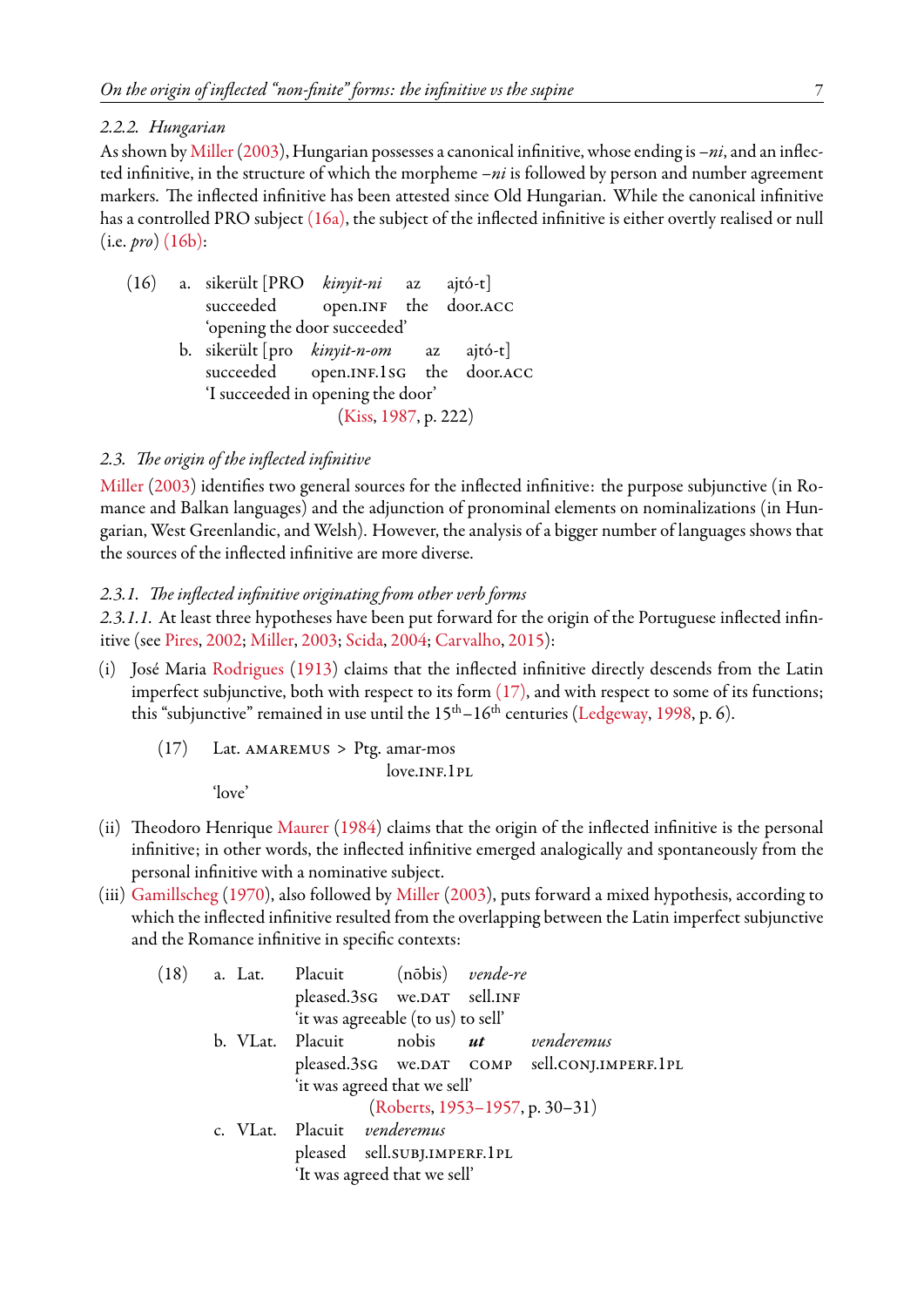d. Ptg. agradou-nos *vendermos* pleased.3sg-us sell.inf.1pl 'it pleased us to sell'

As shown by [Miller](#page-16-3) ([2003](#page-16-3)), the Latin infinitive [\(18a\)](#page-6-2) and imperfect subjunctive [\(18b\)](#page-6-2) were functionally equivalent and occurred in free variation in many texts. Since Early Latin, the complementizer *ut* ('to, in order that/to') was frequently omitted as in [\(18c\)](#page-6-2) (see [Pires](#page-17-2), [2002,](#page-17-2) p. 145). Accordingly, at the basis of the Portuguese inflected infinitive lie structures like  $(18c)$ , the diachronic change being favoured by the formal resemblance of the Latin and Portuguese canonical active infinitive (Lat. *vendere*, Ptg. *vender*) and by other common contexts of occurrence.

*2.3.1.2.* The source of the Old Neapolitan inflected infinitive is the Latin pluperfect indicative [\(Lopor](#page-16-16)[caro,](#page-16-16) [1986;](#page-16-16) [Ledgeway](#page-16-1), [1998](#page-16-1), p. 6; Martin Maiden, p.c., expresses serious doubts about the accuracy of this hypothesis, arguing that the inflected infinitive is built with the imperfective stem and not with the perfective stem, specific to the pluperfect). Interestingly, in Old Neapolitan all non-finite forms also had inflected variants, albeit not used with the same frequency for all persons([Loporcaro](#page-16-16), [1986,](#page-16-16) p. 173–174).

(19) ama(ve)ramu(s) > *amàramo* 'we had loved' > *amare-mo* /a'marəmə/ 'love.inf.1pl'

*2.3.1.3.* The origin of the Romeyka inflected infinitive is the canonical infinitive. [Sitaridou](#page-17-9) [\(2014\)](#page-17-9) puts forward the following scenario depicting this process: the contrafactive form *ixa* ('I had') plus the infinitive is attested in the medieval period; appearing in strict adjacency to the verb *ixa*, the infinitive develops analogic inflection, identical to the aorist of *ixa* [\(20\).](#page-7-0) Analogy was also favoured by the formal identity between the canonical infinitive and the third person form of the aorist. Subsequently, the inflected infinitive spread as a complement of modal verbs and, due to the fact that Romeyka does not possess complementizers, in other contexts as well (as a complement of volitional, causative and perception verbs).

<span id="page-7-0"></span>(20) a. ixe ipin*a* had.3sG say.AOR.INF.1sG 'If I had said' b. ixe ipin*es*

had.3sG say.AOR.INF.2sG 'If you had said'

# *2.3.2. The inflected infinitive originating from other classes of words*

*2.3.2.1.* The Welsh inflected infinitive is the result of the reanalysis of some inflecting prepositions as infinitive agreement markers [\(21b\)](#page-7-1) ([Miller,](#page-16-17) [2004\)](#page-16-17). Welsh does not have an infinitive form with dedicated inflectional marking, but it does have verbal nouns which are sometimes accompanied by the preposition *i* ('to', 'for'). The inflected infinitive thus resulted from the merger between the marker*i*, agreement markers and the verbal noun; the entire complex possesses person inflection and the preposition *i* is reanalysed as an infinitival marker [\(22\)](#page-7-2).

<span id="page-7-2"></span><span id="page-7-1"></span>(21) a. i-daw 'to him' (Middle Welsh) b. i-ddo 'to-3sg.m' (Modern Welsh) (22) death y dyn [*i-ddynt* ei *gweld* hi] came the man to.3pl 3sG.F see.NONFIN her 'the man came so they could see her' [\(Tallerman,](#page-17-13) [1998](#page-17-13), p. 119)

*2.3.2.2.* Finally, the source of the Evenki inflected infinitive [\(23b\)](#page-8-0) is the marker of nominal possession [\(23a\)](#page-8-0), which was reanalysed as an agreement marker [\(Miller](#page-16-3), [2003](#page-16-3)).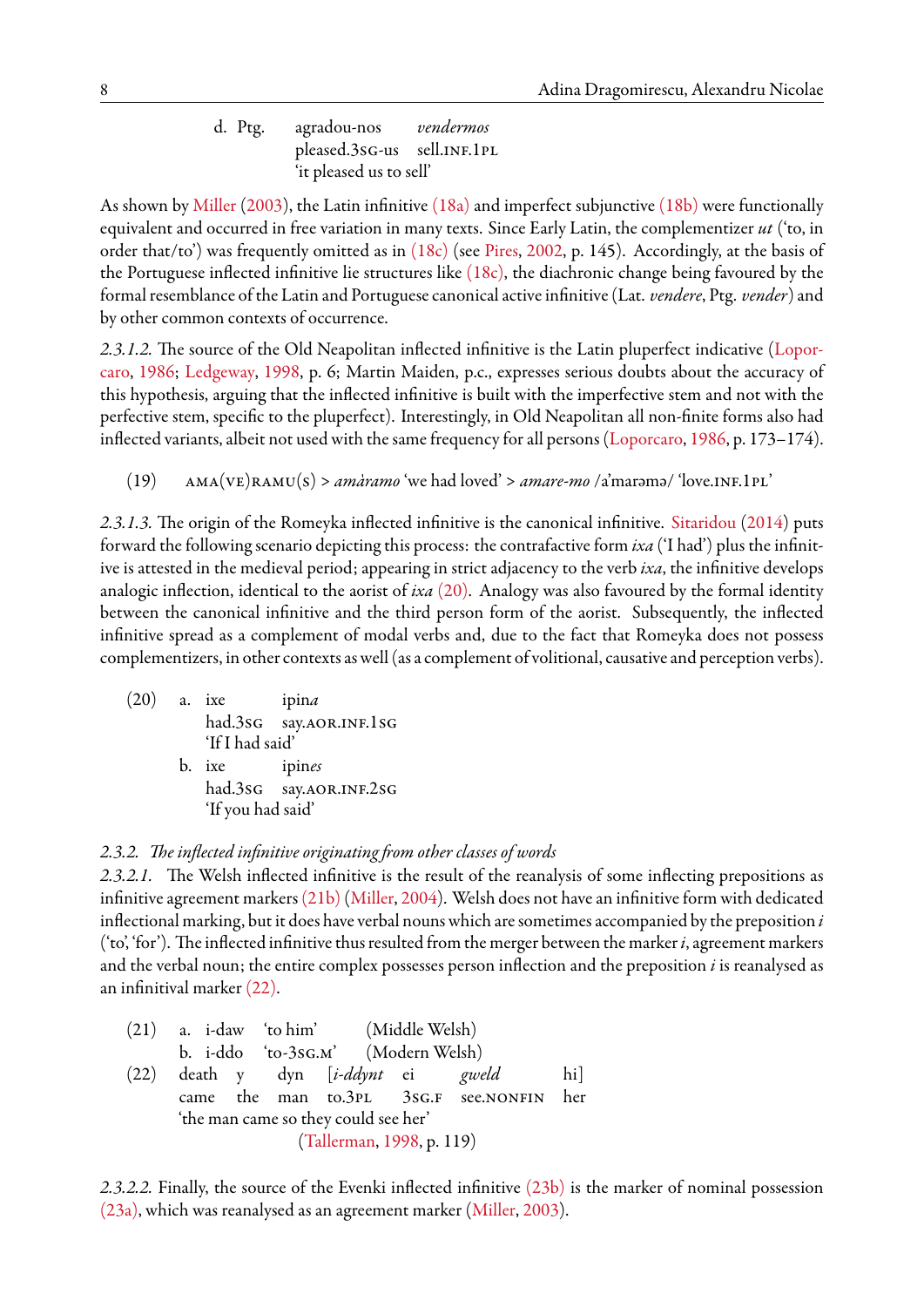<span id="page-8-0"></span>

| (23) |                                              | a. Possessed nouns (Nedjalkov, 1995, p. 443; 1997, p. 143)                   |                                 |                             |
|------|----------------------------------------------|------------------------------------------------------------------------------|---------------------------------|-----------------------------|
|      | $d'u-v$ 'my house'                           |                                                                              | $d'u$ -vun 'our house'          |                             |
|      | $d^2u-s$ 'your house'                        |                                                                              | $d^2u$ -sun 'your house'        |                             |
|      | $d\mathbf{u}\cdot\mathbf{n}$ 'his/her house' |                                                                              | $d'u$ -tyn 'their house'        |                             |
|      |                                              | b. Possessed $-raki$ -formation $(-raki$ = nonfinite suffix; $baka$ -'find') |                                 |                             |
|      | <i>baka-raki-v</i> 'find.I'                  |                                                                              | <i>baka-raki-vun</i> 'find.we'  |                             |
|      | <i>baka-raki-s</i> 'find.you'                |                                                                              | <i>baka-raki-sun</i> 'find.you' |                             |
|      |                                              | <i>baka-raki-n</i> 'find.he/she'                                             |                                 | $baka-raki-tyn$ 'find.they' |

#### <span id="page-8-2"></span>*2.4. Results and problems*

From this brief survey of the inflected infinitive and of its origin, we can draw a few more general observations:

- (i) not only the infinitive, but also other non-finite verbal forms have inflected/(subject) agreeing variants; in what follows, we will show that the Romanian supine is such a form with a non-inflected and an inflected variant;
- (ii) the source of the Romance inflected infinitive is not the canonical infinitive, but finite forms (the subjunctive, the indicative); the inclusion of these forms in the class of 'infinitives' is due to their distributional (syntactic) rather than inflectional properties;
- (iii) of the analysed languages, it appears that the inflected infinitive developed out of the canonical infinitive only in Romeyka and Hungarian (the label 'inflected infinitive' thus seems most appropriate when applied to these languages); we will show that the Romanian inflected supine is an extension of the canonical supine, a fact which draws Romanian closer to Greek varieties or Hungarian rather than to the Romance languages.

Furthermore, in view of the data analysed, one may wonder what a non-finite form is and how an 'infinitive' can be defined. How is it possible to distinguish an inflected infinitive from a subjunctive in view of the fact that both forms are inflected and may assign nominative case to the subject? It is true that the canonical infinitive is 'non-finite' in the morphological sense (i.e. it does not display number and person agreement with the subject) (see [Ledgeway](#page-16-0), [2007,](#page-16-0) p. 336 for the concept of 'morphological finiteness'), but the inflected infinitive is morphologically finite. Potential answers to these questions may be given if we adopt a scalar view on finiteness, as proposed by [Ledgeway](#page-16-1) ([1998](#page-16-1), p. 8), cf. [\(24\).](#page-8-1)

<span id="page-8-1"></span>

|  | $(24)$ a. $[+$ Tense, $+$ Agr] $\rightarrow$ finite clauses (past, present, future)              |
|--|--------------------------------------------------------------------------------------------------|
|  | b. $[+ \text{Tense}, - \text{Agr}] \rightarrow \text{personal infinite}$ (with distinct subject) |
|  | c. $[-$ Tense, $+$ Agr $] \rightarrow$ inflected infinitive (with controlled subject)            |
|  |                                                                                                  |
|  | d. $[-$ Tense, $-$ Agr $] \rightarrow$ canonical infinitive                                      |

In this representation, [\(a\)](#page-8-1) and [\(d\)](#page-8-1) represent the unmarked options available in many languages, while [\(b\)](#page-8-1) and [\(c\)](#page-8-1) represent points of significant cross-linguistic variation (see, for details, [Ledgeway](#page-16-4), [2000,](#page-16-4) [2007](#page-16-0)). In the next section, we will also identify the position of the Romanian supine in this typology.

# **3. The Romanian supine: standard vs dialectal**

It is a well-known fact that the Romanian supine is a non-finite form *stricto sensu*, i.e. it does not display morphological variation and, in general, does not accept a lexical subject, with a few exceptions [\(Pană](#page-17-14) [Dindelegan](#page-17-14), [2011;](#page-17-14) [Dragomirescu](#page-16-20), [2011](#page-16-20)). Its distribution is limited to a few well delimited syntactic contexts (see [Pană Dindelegan,](#page-17-15) [2008](#page-17-15), [2013;](#page-17-16) [Dragomirescu](#page-16-21), [2013a,](#page-16-21)[b\)](#page-16-22). The Romanian verbal supine has the following relevant syntactic properties: it may take an accusative direct object [\(25a\),](#page-9-0) and it cannot combine with pronominal clitics [\(25b\),](#page-9-0) clausal negation [\(25c\),](#page-9-0) and clitic adverbials [\(25d\).](#page-9-0) Pronominal clitics, negation and clitic adverbs obligatorily undergo raising to the higher selecting predicate [\(25e\).](#page-9-0)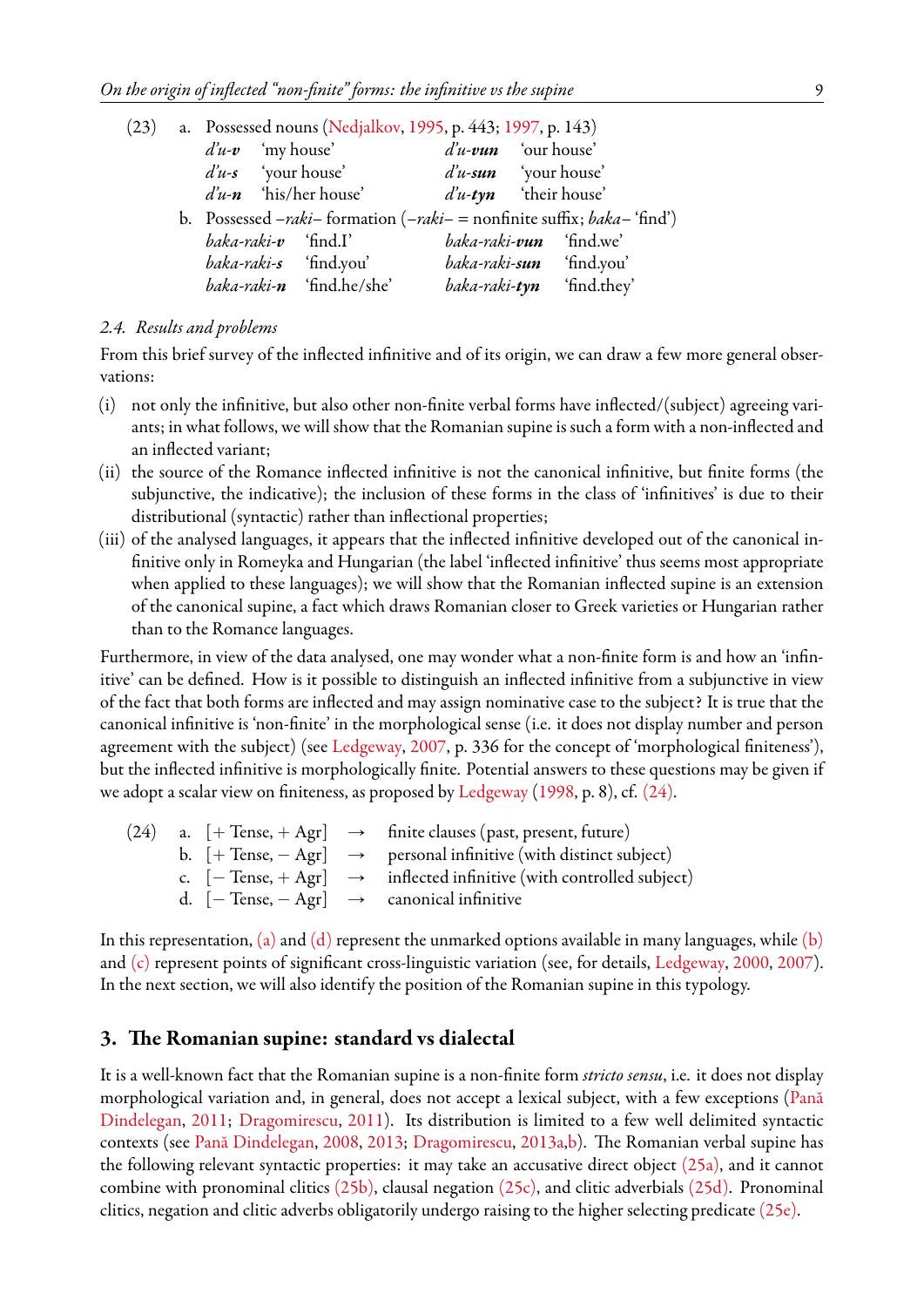<span id="page-9-0"></span>

| (25) | a. Termină <i>de scris <b>articolul</b>.</i>   |                                                            |        |                                                   |
|------|------------------------------------------------|------------------------------------------------------------|--------|---------------------------------------------------|
|      |                                                | finishes DE <sub>SUP</sub> write.SUP article.DEF.ACC       |        |                                                   |
|      |                                                | 'He/She finishes writing the article'                      |        |                                                   |
|      | b. *Termină <i>de <b>il</b></i>                |                                                            | scris. |                                                   |
|      |                                                | finishes DE <sub>SUP</sub> CL.ACC.M.3SG write.SUP          |        |                                                   |
|      | c. *Termină de <b>nu</b> /ne- scris articolul. |                                                            |        |                                                   |
|      |                                                |                                                            |        | finishes $DE_{SUP}$ not write.SUP article.DEF.ACC |
|      | d. *Termină de mai scris.                      |                                                            |        |                                                   |
|      |                                                | finishes DE <sub>SUP</sub> more write.SUP                  |        |                                                   |
|      | e. $Nu\hat{i}l$                                | mai termină de scris.                                      |        |                                                   |
|      |                                                | not CL.ACC.M.3sG more finishes DE <sub>SUP</sub> write.SUP |        |                                                   |
|      |                                                | 'He/She hasn't yet finishing writing it'                   |        |                                                   |
|      |                                                |                                                            |        |                                                   |

In some varieties of Romanian spoken in The Republic of Moldova, Ukraine and north-eastern Romania, the supine behaves differently:

- (i) it has a wider distribution than in Standard Romanian;
- (ii) it may combine with pronominal clitics, clausal negation, and clitic adverbials in certain contexts;
- (iii) it may reflect agreement with the subject when it is selected by the verb *trebui* ('must, have to') or when it appears in *tough*-constructions.

#### *3.1. Combination with pronominal clitics*

The ability of the supine to host pronominal clitics in these Romanian varieties has been recorded by [Gabinschi](#page-16-23)([2010\)](#page-16-23) and analysed by [Dragomirescu & Hill\(2014](#page-16-24)) and [Dragomirescu](#page-16-25) [\(2015](#page-16-25)). This property manifests itself in the following contexts:

(i) after modal verbs such as *a avea* ('have') (with a personal paradigm), *a trebui* ('must, have to'), *a putea* ('can, be able to') (used as impersonal verbs):

| (26) | a. Rusia are <i>de</i>                                                    |                  |    | <i>ne plătit</i> daune |  |                                                   |    |                                                                   |  |  |
|------|---------------------------------------------------------------------------|------------------|----|------------------------|--|---------------------------------------------------|----|-------------------------------------------------------------------|--|--|
|      | Russia has DE <sub>SUP</sub> CL.ACC.1PL pay.SUP compensation.PL           |                  |    |                        |  |                                                   |    |                                                                   |  |  |
|      | 'Russia has to pay compensations to us' (historia.ro)                     |                  |    |                        |  |                                                   |    |                                                                   |  |  |
|      | b. Avem                                                                   |                  | de |                        |  | <i>ne plătit</i> impozitele                       |    |                                                                   |  |  |
|      | have.PRES.1PL DE <sub>SUP</sub> CL.ACC.1PL pay.SUP tax.PL                 |                  |    |                        |  |                                                   |    |                                                                   |  |  |
|      | 'We have to pay our taxes' (www.bistriteanul.ro)                          |                  |    |                        |  |                                                   |    |                                                                   |  |  |
|      | c. mai aveți de ii adus                                                   |                  |    |                        |  |                                                   | pe | mama                                                              |  |  |
|      | still have.PRES.2PL DE <sub>SUP</sub> CL.ACC.3PL bring.SUP DOM mother     |                  |    |                        |  |                                                   |    |                                                                   |  |  |
|      | $\sin$                                                                    | tata lui Liliana |    |                        |  |                                                   |    |                                                                   |  |  |
|      | and father LUI.GEN Liliana                                                |                  |    |                        |  |                                                   |    |                                                                   |  |  |
|      | 'You still need to bring Liliana's mother and father' (ziarulnational.md) |                  |    |                        |  |                                                   |    |                                                                   |  |  |
| (27) | a. Trebuie de le                                                          |                  |    |                        |  | <i>făcut</i> observație urgent                    |    |                                                                   |  |  |
|      | must                                                                      |                  |    |                        |  | $DESUP$ CL.ACC.3PL make.PPLE observation urgently |    |                                                                   |  |  |
|      | 'One must urgently let them know' (inprofunzime.md)                       |                  |    |                        |  |                                                   |    |                                                                   |  |  |
|      |                                                                           |                  |    |                        |  |                                                   |    | b. trebuie de le lăsat poarta deschisă spreplecare                |  |  |
|      |                                                                           |                  |    |                        |  |                                                   |    | must DE <sub>SUP</sub> CLACC.3PL leave.PPLE door open for leaving |  |  |
|      | 'one must let the door open for them to leave' (m.publica.md)             |                  |    |                        |  |                                                   |    |                                                                   |  |  |
|      | c. Trebuie identificat persoane influente și de                           |                  |    |                        |  |                                                   |    |                                                                   |  |  |
|      | must identify.SUP/PPLE persons influent.PL and DE <sub>SUP</sub>          |                  |    |                        |  |                                                   |    |                                                                   |  |  |
|      | le                                                                        |                  |    |                        |  | convins să vină în board                          |    |                                                                   |  |  |
|      | CL.ACC.3PL convince.SUP $S_{\text{A}_{\text{SUBI}}}$ come in board        |                  |    |                        |  |                                                   |    |                                                                   |  |  |
|      | 'One must identify influential persons and make them join the board'      |                  |    |                        |  |                                                   |    |                                                                   |  |  |
|      | (www.civic.md)                                                            |                  |    |                        |  |                                                   |    |                                                                   |  |  |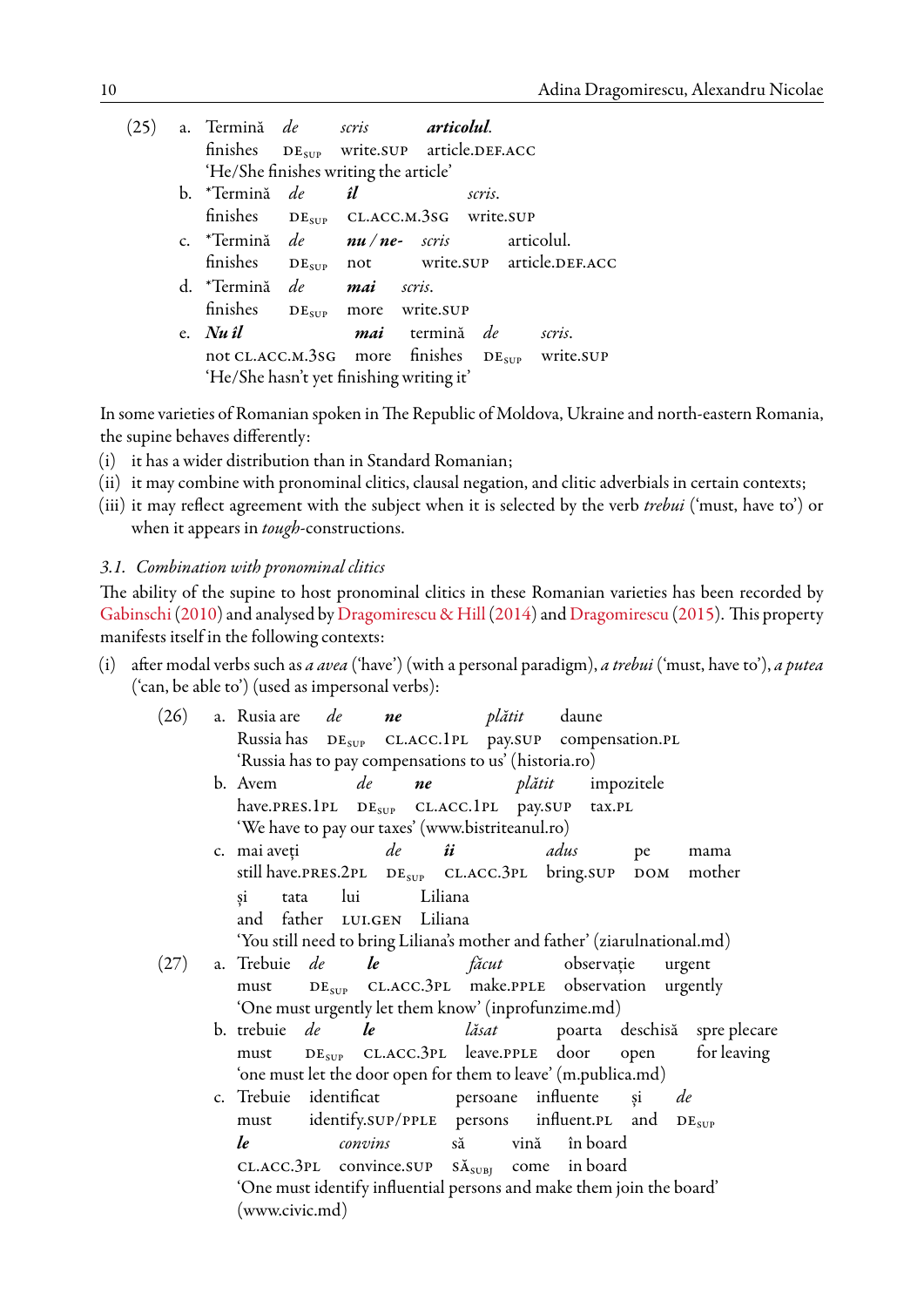(www.miresici.ro)

|     | (28) | a. cîte<br>argumente se<br>poate de<br>how.many arguments CL.REFL.IMPERS<br>can<br>DE <sub>SUP</sub><br>adus<br>le<br>contra lu<br>Ghimpu<br>CL.ACC.3PL bring.SUP against LUI.GEN Ghimpu<br>'how many arguments can one bring against Ghimpu?' (www.publika.md)<br>poate de le<br>b. se<br>aruncat<br>DE <sub>SUP</sub> CL.ACC.3PL throw.away.SUP<br>CL.REFL.IMPERS can                                                                                                                                                                                                                                                                                     |
|-----|------|-------------------------------------------------------------------------------------------------------------------------------------------------------------------------------------------------------------------------------------------------------------------------------------------------------------------------------------------------------------------------------------------------------------------------------------------------------------------------------------------------------------------------------------------------------------------------------------------------------------------------------------------------------------|
|     |      | 'one can throw them away' (www.publika.md)<br>(ii)  after aspectual verbs such as <i>a se apuca de</i> ('start'), <i>a termina</i> ('finish'), <i>a se opri</i> ('stop'):                                                                                                                                                                                                                                                                                                                                                                                                                                                                                   |
|     | (29) | a. mă<br>gîndesc<br>să<br>mă<br>apuc<br>CL.REFL.1SG think.PRES.1SG SĂ <sub>SUBJ</sub> CL.REFL.1SG start.PRES.1SG<br>de<br>$\iota$<br>citit<br>$DESUP$ CL.ACC.3PL read.SUP<br>'I am thinking of starting reading these' (jurnalul-unei-cititoare.blogspot.com)<br>termini<br>de<br>le<br>arătat<br>b. după ce<br>camerele<br>after.what finish.PRES.2SG DE <sub>SUP</sub> CL.ACC.3PL show.SUP rooms.DEF.ACC<br>'after you finish showing them the rooms' (hd.portaltv.ro)<br>de<br>le<br>oprit<br>luat<br>m-am<br>c. nu<br>not CL.REFL.1SG=AUX.PERF.1SG stop.PPLE DE <sub>SUP</sub> CL.ACC.3PL take.SUP<br>'I did not stop taking them' (www.naturaplant.ro) |
|     | (30) | (iii) after conative verbs such as <i>a încerca</i> ('try'):<br>aceste răspunsuri să<br>merite<br>ca<br>that these<br>answers $S_{\text{A}_{\text{SUBI}}}$ worth.SUBJ.3PL<br>încercat de<br>de<br>le<br>căutat<br>$DESUP$ CL.ACC.3PL look.for.SUP<br>try.SUP<br>$DE_{SUP}$<br>'in order for these answers to be worth looking for' (www.opinii.md)                                                                                                                                                                                                                                                                                                          |
|     |      | (iv) after <i>e greu de</i> (i.e. 'tough-constructions'):                                                                                                                                                                                                                                                                                                                                                                                                                                                                                                                                                                                                   |
|     | (31) | a. eu cred că<br>aestea mici e<br>mai<br>greu<br>$\mathbf{I}$<br>believe that these little is<br>tough<br>more<br>de<br>le<br>făcut<br>DE <sub>SUP</sub> CL.ACC.3PL make.PPLE<br>'I think that these little ones are tougher to make' (www.torrentsmd.com)<br>de<br>b. bune sfaturi,<br>le<br>greu<br>urmat<br>good advice.PL tough DE <sub>SUP</sub> CL.ACC.3PL follow.SUP<br>'good advice, tough to follow' (blogs.fanbox.com)                                                                                                                                                                                                                            |
| (v) |      | after adjectives taking complements introduced by de:                                                                                                                                                                                                                                                                                                                                                                                                                                                                                                                                                                                                       |
|     | (32) | de<br>demne<br>le<br>urmat<br>worthy.F.PL DE <sub>SUP</sub> CL.ACC.3PL follow.SUP<br>'worthy of following them' (ro-ro.facebook.com)                                                                                                                                                                                                                                                                                                                                                                                                                                                                                                                        |
|     |      | (vi) in topic predicate fronting constructions:                                                                                                                                                                                                                                                                                                                                                                                                                                                                                                                                                                                                             |
|     | (33) | $\iota$<br>de<br>că<br>pus<br>în geantă, tot vreau<br>that DE <sub>SUP</sub> CL.ACC.3PL put.PPLE in purse still want.IND.PRES.1SG<br>de vreo săptămînă<br>le<br>să<br>pun<br>SĂ <sub>SUBJ</sub> CL.ACC.F.3PL put.PPLE for a<br>week<br>'because as for putting them in my purse, I wanted to put them for a week'                                                                                                                                                                                                                                                                                                                                           |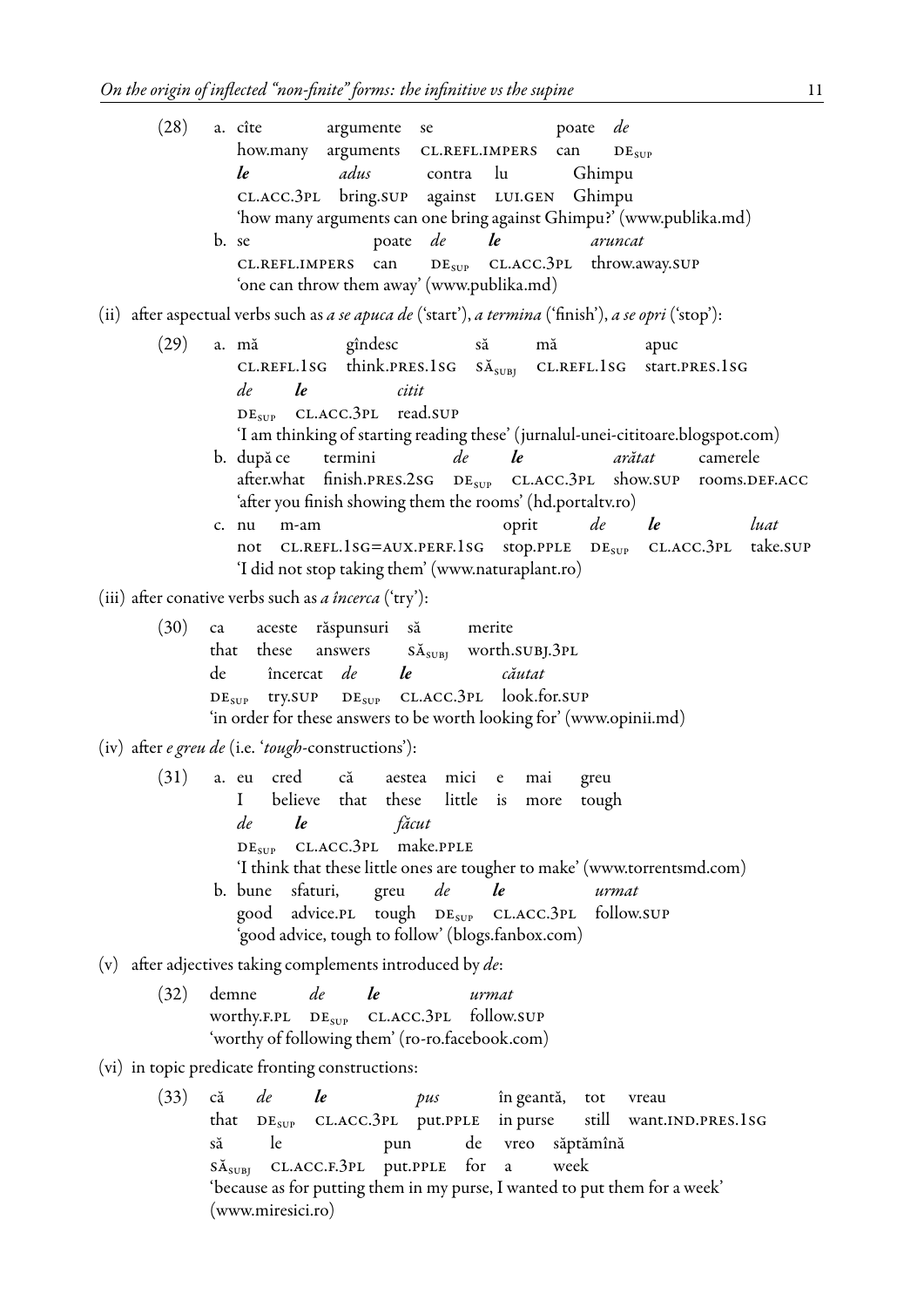These examples also bear witness to another important feature of the supine in the varieties under investigation, namely the extension of its distribution in contrast to Standard Romanian. The supine may be selected by the modal verb *a putea* ('can, be able to') (used impersonally) and by the conative verb *a încerca* ('to try'). Furthermore, the modal verb *a trebui* ('must, have to') always selects a *de*-supine, in contrast to the standard language, in which *trebui* selects a bare supine (this representing the only context in which the verbal supine is not introduced by *de*) or a participle (see, for details, [Sandfeld & Olsen,](#page-17-17) [1936](#page-17-17), p. 281; [Rosetti](#page-17-18), [1968,](#page-17-18) p. 258; [Lombard,](#page-16-26) [1974](#page-16-26), p. 301; [Neamțu,](#page-16-27) [1980](#page-16-27), p. 512–513; [Pană Dindelegan,](#page-17-19) [2007](#page-17-19), p. 170–171, [2011,](#page-17-14) p. 121; [Dragomirescu](#page-16-21), [2013a,](#page-16-21) p. 36–38, [2015](#page-16-25)).

## *3.2. Combination with verbal negation*

While the Standard Romanian supine combines only with the prefixal negator *ne–*, but not with the freestanding negator *nu* (see also [Cornilescu & Cosma](#page-16-28), [2010](#page-16-28) for a different interpretation of prefixal supine negation), in the north-eastern varieties the supine is compatible with the freestanding negator *nu*:

| $DE_{SUP}$ say. SUP many $DE_{SUP}$ not CL.ACC. 3PL say. SUP<br>are many                |  |
|-----------------------------------------------------------------------------------------|--|
| There are many things to be said and many things not to be said' (sorinels.blogspot.ro) |  |
| b. trebuia<br>nu le<br>de<br>pampers<br>pus                                             |  |
| need.IMPERF.3sG DE <sub>SUP</sub> not CL.ACC.3PL put.PPLE pampers                       |  |
| 'It was necessary for us not to put them in pampers' (hainutebebe.com)                  |  |

## *3.3. Combination with clitic adverbs*

In contrast to the standard variety, in the dialects analysed the supine may combine with aspectual clitic adverbs:

(35) Așa că trebuie de le lăsat poarta deschisă so that must  $DE<sub>SUP</sub> CLACC.3PL leavesC.5UP door open$ spre plecare și *de nu-i mai netezit* pe bășcălie for leaving and  $DE_{\text{sup}}$  not=CL.ACC.3PL more protect.SUP on mockingly 'One must leave the gate open for them to leave and not to mockingly protect them anymore' (m.publica.md)

#### *3.4. The agreeing supine*

Although in Standard Romanian the supine does not display agreement in any context, in the analysed varieties after the verb *a trebui*('must, have to') the supine displays gender and number agreement with 3rd person subjects (the  $1^{st}$  and  $2^{nd}$  person subjects are excluded from the agreeing configurations), irrespective of the position of the subject, i.e. raised to the main clause  $(36a-b)$  or in post-supine position  $(36c-e)$ ; gender and number agreement is also attested in *tough*-constructions [\(37\).](#page-12-0)

<span id="page-11-0"></span>

|  |  |  | a. [situația] <sub>F.SG</sub> trebuie de analizată <sub>F.SG</sub><br>situation must DE <sub>SUP</sub> analyse.SUP.F.SG<br>'the situation must be analysed' (www.dejure.md)<br>anyway any question fear proposal<br>'that this problem must be solved' (protv.md) | b. Totuși, [orice întrebare, temere, propunere] $_{ESG}$<br>trebuie de discutată <sub>rsc</sub> cu medicul<br>must DE <sub>SUP</sub> discuss.SUP.F.SG with physician.DEF.ACC<br>'Anyway, any question, fear, proposal must be discussed with your physician' (odoras.com)<br>c. că trebuie de rezolvată <sub>r.sc</sub> [această problemă] <sub>r.sc</sub><br>that must $DE_{SUP}$ solve. SUP.F.SG this problem |
|--|--|--|-------------------------------------------------------------------------------------------------------------------------------------------------------------------------------------------------------------------------------------------------------------------|-----------------------------------------------------------------------------------------------------------------------------------------------------------------------------------------------------------------------------------------------------------------------------------------------------------------------------------------------------------------------------------------------------------------|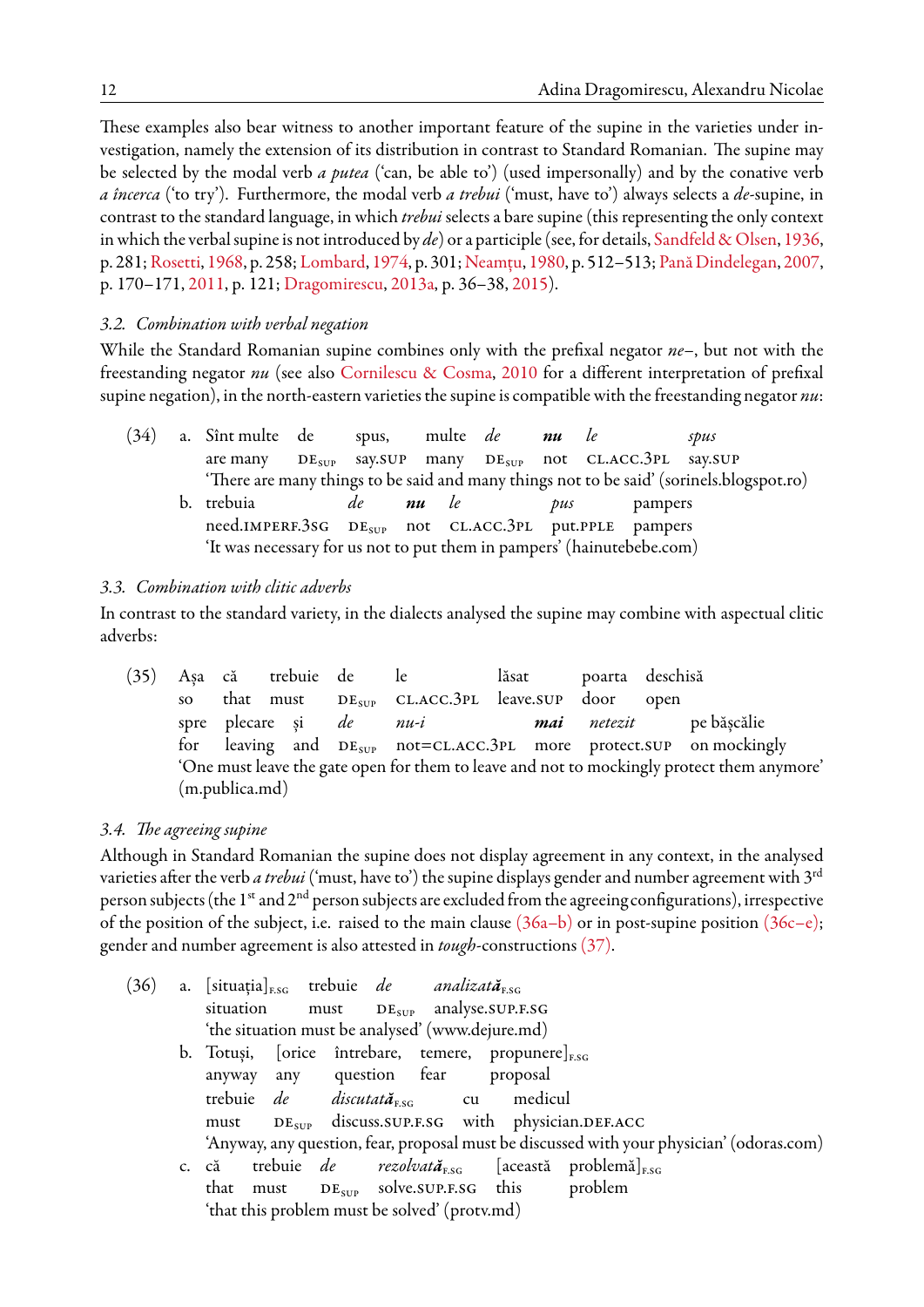|                                                      |  |  |                                                                           |  |  |  | d. trebuie de făcută <sub>r.sc</sub> [o cosmetică ușoară] <sub>r.sc</sub>           |  |
|------------------------------------------------------|--|--|---------------------------------------------------------------------------|--|--|--|-------------------------------------------------------------------------------------|--|
|                                                      |  |  |                                                                           |  |  |  | must DE <sub>SUP</sub> make.SUP.F.SG a cosmetics light.F.SG                         |  |
| 'one must make a light cosmetics operation' (999.md) |  |  |                                                                           |  |  |  |                                                                                     |  |
|                                                      |  |  |                                                                           |  |  |  | e. trebuie de făcute <sub>r.PL</sub> și cîteva [observații critice] <sub>F.PL</sub> |  |
|                                                      |  |  |                                                                           |  |  |  | must DE <sub>SUP</sub> make.SUP.F.PL also a.few observations critical               |  |
|                                                      |  |  |                                                                           |  |  |  | 'one must also make a few critical observations' (books.google.md)                  |  |
|                                                      |  |  | (37) are o muncă [grea] <sub>E.SG</sub> de făcut <b>ă</b> <sub>E.SG</sub> |  |  |  |                                                                                     |  |
|                                                      |  |  | has a job hard.F.SG DE <sub>SUP</sub> make.F.SG                           |  |  |  |                                                                                     |  |
|                                                      |  |  | 'He has a hard job' (gandul.md)                                           |  |  |  |                                                                                     |  |
|                                                      |  |  |                                                                           |  |  |  |                                                                                     |  |

#### <span id="page-12-0"></span>*3.5. Results and problems*

As we have seen in this section, the supine of the north-eastern varieties fundamentally contrasts with the Standard Romanian supine on the following points: (i) the extension of its distribution, (ii) its compatibility with pronominal clitics, the verbal negator *nu* and the aspectual clitic adverb*mai*, and (iii) gender and number agreement. In the next section, we set the evolution of the Romanian supine against the evolution of the inflected infinitive in other languages, and we put forward a formal analysis which accounts for the present-day behaviour of the supine in the north-eastern varieties of Romanian.

# **4. Analysis**

In the analysis that follows, we adopt the currently accepted generative clausal structure, according to which clausal structure is split into three layers: the CP-layer (the functional domain of the complementizer, which accommodates complementizers, *wh*-phrases and other elements displaced to the left periphery), the IP-layer (the functional domain which hosts mood-tense-aspect projections and the pronominal clitic field; the projection of this domain is also responsible for nominative assignment), and the *v*P-layer (the lexical domain, where the verb and the core arguments are merged). Internal arguments are merged and case-marked in the lexical domain. By contrast, the external argument (the subject), although generated in the lexical domain([Koopman & Sportiche,](#page-16-29) [1991](#page-16-29)), is dependent on the projection of the TP phrase (included in the IP-domain) for nominative assignment [\(Chomsky,](#page-16-30) [1981;](#page-16-30) see [Cornilescu](#page-16-31), [2000](#page-16-31) and [Stan](#page-17-20), [2005](#page-17-20) for Romanian).

#### *4.1. Standard Romanian supine*

The syntactic diagnostics reviewed above (absence of subject, incompatibility with verbal negation, pronominal clitics and clitic adverbs) indicate that the supine has a reduced functional structure—cf. many proposals about structure of imperatives in many languages—, as proposed in [\(38\):](#page-12-1)

<span id="page-12-1"></span>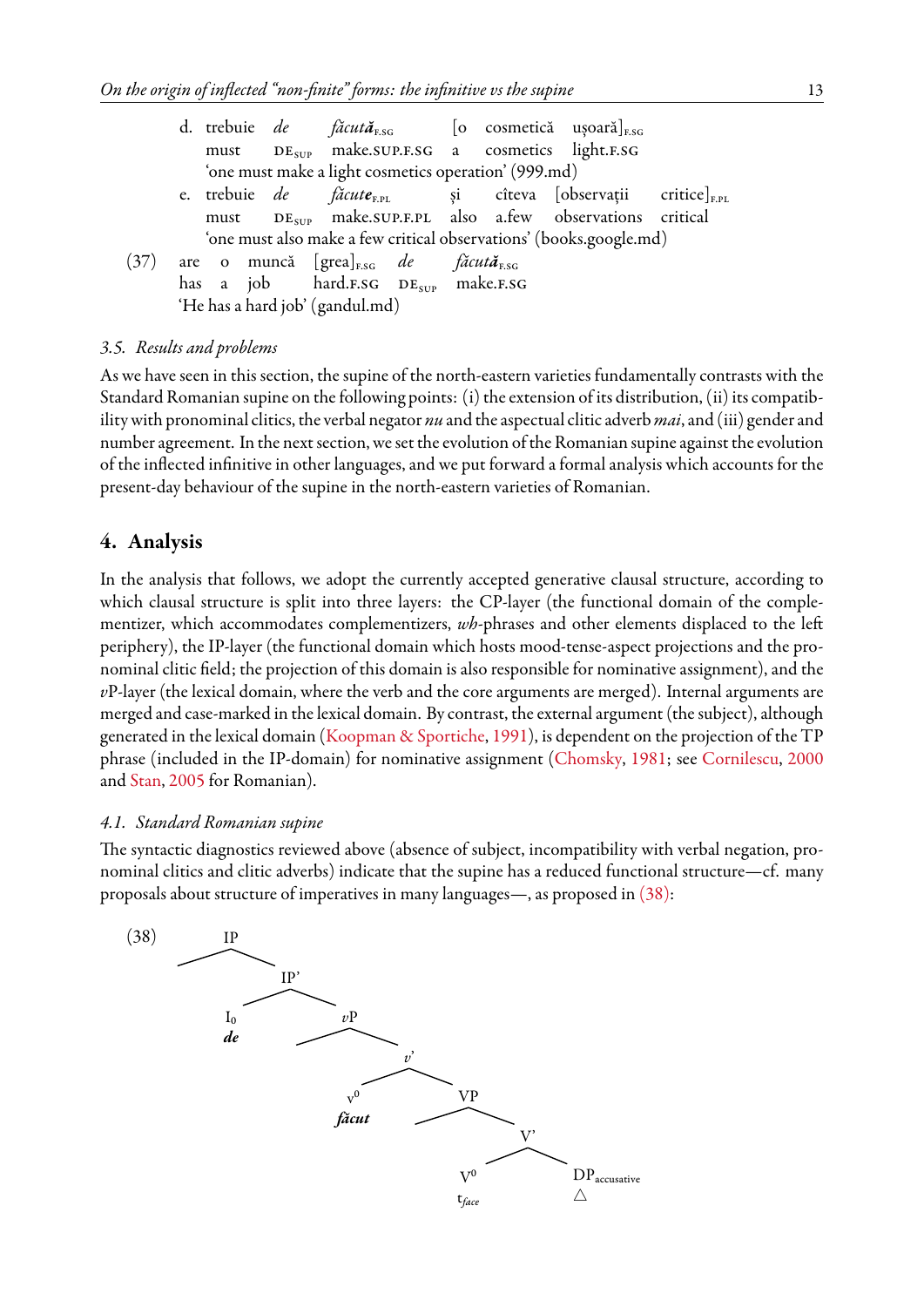According to this representation, in the functional structure of the supine the C-domain is not projected at all, and the I-domain (which, in Romanian, accommodates the negation phrase, the clitic-hosting person phrases, and the mood, tense, and aspect phrases ordered as such—see, for details, [Nicolae,](#page-17-21) [2015](#page-17-21)) is defective: the NegP, the TP (responsible for nominative assignment) and the pronominal-clitic-hosting PersP are absent, the entire I-domain of the supine being occupied by the marker *de*. By contrast, the lexical domain *v*P is fully projected, as shown by the fact that the supine may take accusative direct objects (generated as sisters to V) and dative indirect objects (*S-a apucat* [*de trimis cadouri copiilor*dative]supine 'He started sending gifts to the children'); indirect objects are also generated in the *v*P-domain, as specifiers of an Applicative phrase (ApplP) (i.e. *v* > Appl). The absence of the subject in (non-raising) supine configurations follows from the absence of the TP-projection in the functional structure of the supine: without a TP-projection, nominative assignment is not available, and the existence of a caseless nominal violates *The Case Filter* ([Chomsky,](#page-16-30) [1981\)](#page-16-30).

#### *4.2. Dialectal supine*

In contrast to the Standard Romanian supine, the dialectal supine has developed a richer functional structure, as shown in [\(39\):](#page-13-0)

<span id="page-13-0"></span>

The functional structure of this supine is thus more similar to that of the finite clause, in which all functional layers, CP, IP and *v*P, are projected. The marker *de* has been pushed upwards in the structure, becoming a C-head; thus, in these varieties, we witness the reanalysis of this inflectional element as a complementizer. Furthermore, it appears that the C-domain has developed a left periphery which may accommodate focused and topicalized constituents  $(40)$  [\(Hill & Dragomirescu,](#page-16-32) [2014](#page-16-32)). However, these examples are ambiguous, because the boldfaced constituents can be also interpreted as modifying the main verb.

<span id="page-13-1"></span>(40) a. și trebuie [*cumva de le adus*] and must somehow  $DE<sub>SUP</sub>$  CL.ACC.3PL bring.SUP ca nimeni să nu știe that nobody  $S_{\text{SUBI}}$  not know.subj.3sG 'and one must bring them somehow, in order for no one to know' (unimedia.info)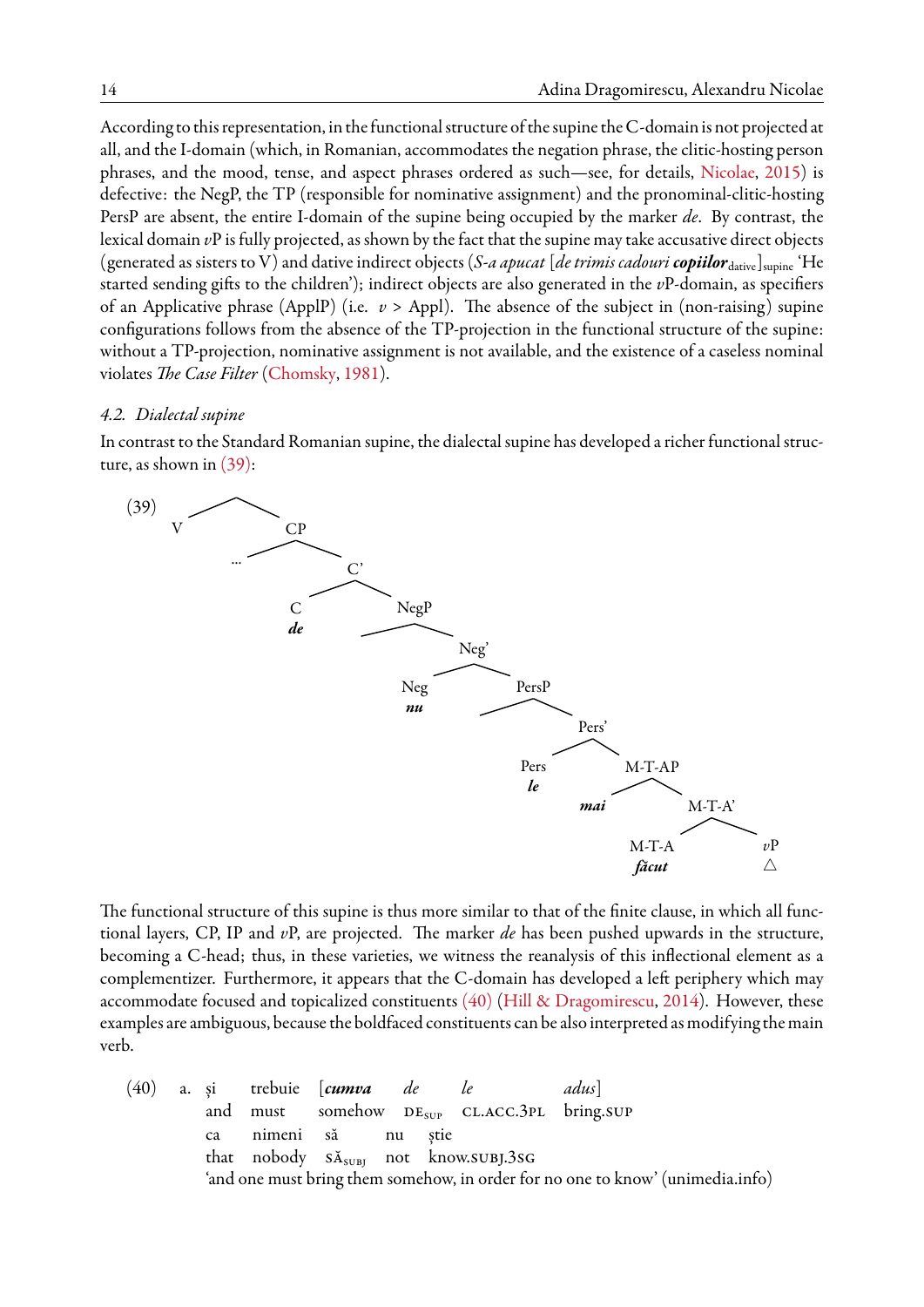The I-domain is richer than in the standard language, accommodating at least the following phrases (specific to finite clauses with a fully articulated functional domain): the NegP, which hosts the clausal negator, the PersP (/Person-field), which accommodates pronominal clitics, and the AspP (/an Asp-field, *à la* [Cinque,](#page-16-33) [1999](#page-16-33)), responsible for the merger of aspectual clitic adverbs. In the data examined so far, we have not encountered supines with their own nominative subject distinct from the subject of their selecting verb; thus, there is no significant empirical evidence for a nominative-assigning TP. In conclusion, while the functional structure of the dialectal supine is obviously richer, it is, however, impoverished in certain respects when compared to the structure of fully articulated finite clauses.

The full CP-status of the dialectal supine is further confirmed by the fact that it may undergo CP– topicalization:

|  |                   | $(41)$ a. dar $\lceil de \rceil$ le |                                                       | <i>adus</i> ], trebuie $t_i$ |  |                                                              |
|--|-------------------|-------------------------------------|-------------------------------------------------------|------------------------------|--|--------------------------------------------------------------|
|  |                   |                                     | but DE <sub>SUP</sub> CL.ACC.F.3PL bring.PPLE must    |                              |  |                                                              |
|  |                   |                                     | 'but bring them, one must' (www.realizat.com)         |                              |  |                                                              |
|  | b. $[De \quad le$ |                                     |                                                       |                              |  | $\text{series}]_i$ nu e greut <sub>i</sub> ,                 |
|  |                   |                                     | DE <sub>SUP</sub> CL.ACC.F.3PL write.PPLE not is hard |                              |  |                                                              |
|  | am                |                                     | adăugat una                                           |                              |  |                                                              |
|  |                   |                                     | AUX.PERF.1sG write.PPLE one                           |                              |  |                                                              |
|  |                   |                                     |                                                       |                              |  | 'writing them isn't hard, I added one' (forum.softpedia.com) |
|  |                   |                                     |                                                       |                              |  |                                                              |

# *4.3. The supine on the finiteness scale*

The analysis of the dialectal supine from the perspective of the finiteness scale [\(24\)](#page-8-1) put forward by [Ledge](#page-16-1)[way](#page-16-1) [\(1998](#page-16-1) and ssq.) indicates that this form behaves exactly like the Romance inflected infinitive, in that it displays all the features of a finite clause, except for the ability to take its own lexical subject. Consequently, the dialectal supine is characterized as  $[-$  Tense,  $+$  Agreement], which indicates that its Idomain, although featuring at least a NegP, a PersP (/Person-field), an AspP (/Asp-field), is still defective, i.e. its nominative-assigning TP is absent. In other words, the dialectal supine is morphologically finite (i.e., it displays morphological agreement), but syntactically non-finite (i.e., it is unable assign nominative case) (see [Ledgeway,](#page-16-0) [2007\)](#page-16-0).

# <span id="page-14-0"></span>**5. Conclusions**

This paper has examined the behaviour of the inflected supine attested in the north-eastern varieties of Romanian against the behaviour of the inflected infinitive attested in various Romance and non-Romance languages.

The analysis presented above allows us to formulate a few conclusions which concern, on the one hand, the category of 'finiteness' and its diachronic behaviour, and, on the other hand, the diachronic changes affecting the Romanian supine.

(i) Owing to its array of heterogeneous morphological, syntactic and semantic features, 'finiteness' is one of the least understood linguistic concepts([Ledgeway,](#page-16-0) [2007](#page-16-0)). Furthermore, the diachronic changes affecting it are also incongruous. For example, in the passage form Old to Modern Neapolitan, the inflected infinitive has been replaced by the personal and canonical infinitives, while the Romanian supine, which has been morphologically invariable and had a reduced functional structure, has become an inflected 'non-finite' form with an enriched functional structure in the dialects examined. Thus, diachronically, the degree of finiteness of a certain verbal form may become enriched or impoverished.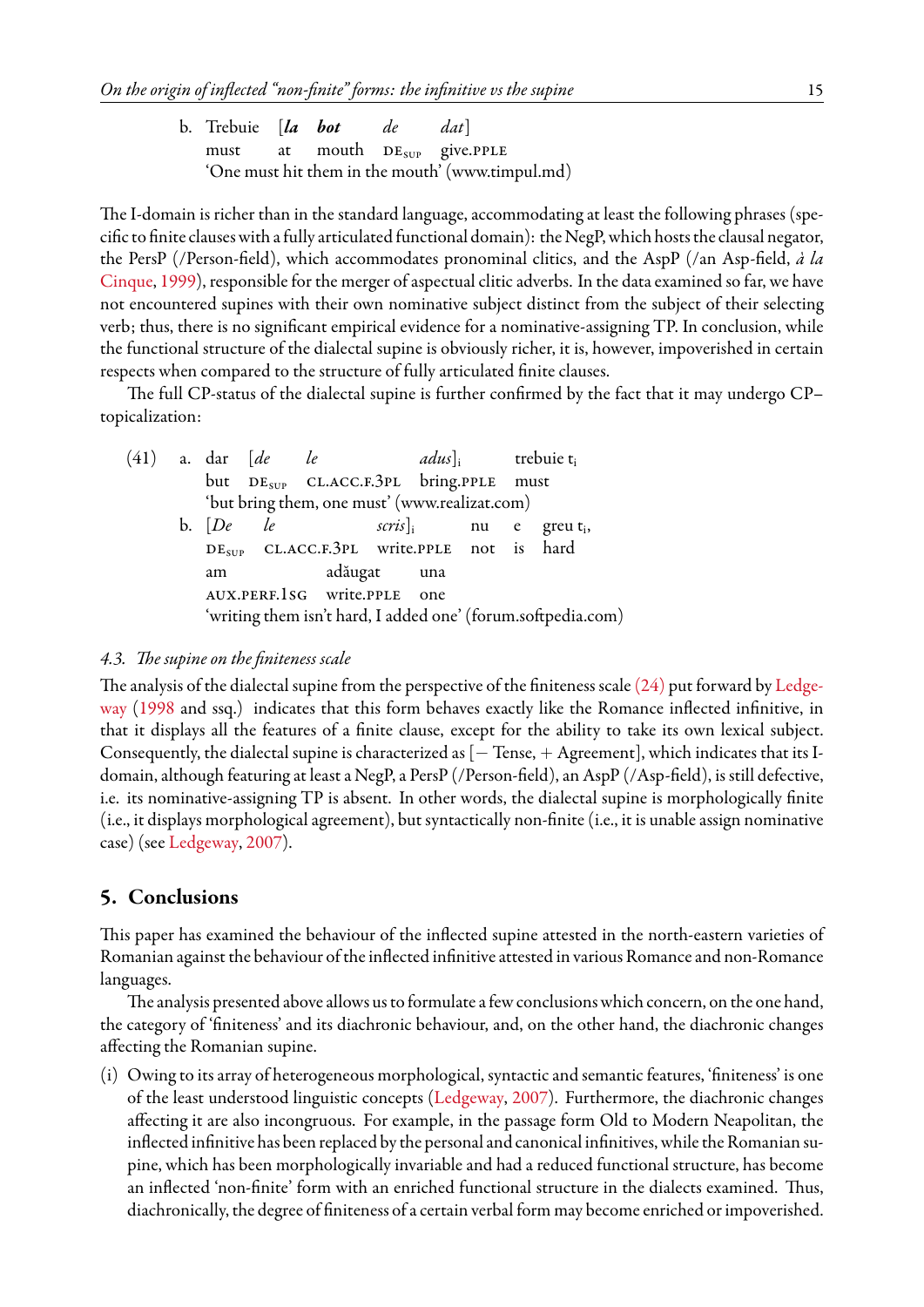Furthermore, it is clear that the label 'infinitive' covers forms with a different internal structure in different languages.

- (ii) As stressed in Section [2.4,](#page-8-2) the idea that the Romance inflected infinitive does not originate from the canonical infinitive, but rather from finite forms (subjunctive, indicative) is largely accepted. The inflected infinitive emerges from the canonical infinitive in non-Romance languages (Romeyka, Hungarian). From this perspective, Romanian is drawn closer to the non-Romance languages discussed here by its dialectal inflected supine, which emerged from the canonical supine.
- (iii) However, from the perspective of the diachrony of non-finite forms, there are however similarities between Romanian and other Romance languages. Consider the Portuguese canonical infinitive: in Old Portuguese, this form was not compatible with pronominal clitics and clausal negation (which underwent raising to the higher predicate), while the Modern Portuguese inflected infinitive is compatible with both negation and pronominal clitics. The Romanian supine is undergoing a similar path of diachronic change, as synthesized in  $(iv)$  below.
- (iv) The diachrony of the Romanian supine obviously involves an enrichment of the functional structure: projections like Negation, Person, and Aspect which are absent in the functional structure of the Standard Romanian supine become available in the north-eastern varieties. Agreement in contexts in which the supine is selected by the verb *a trebui* ('must, have to') or in *tough*-constructions, albeit poorly attested, indicates that acquisition of a full set of *phi*-features by the supine is well underway. Gender agreement makes the Romanian supine different from other non-finite forms in the Romance languages which show person and number agreement. The diachrony of the Romanian supine thus indicates that one possible path of syntactic change is enrichment of functional structure. This conclusion is somewhat surprising judging from what we know about syntactic change: traditional wisdom insists on the diachronic reduction of syntactic structures (cf., for example, [Harris & Campbell,](#page-16-34) [1995](#page-16-34), Chapter 7, *Processes that simplify biclausal structures*); the diachrony of the inflected non-finite forms illustrates the very opposite situation: enrichment of syntactic structure.
- (v) The supine marker *de* has an interesting diachronic path. At the point at which the ambiguous (verbalnominal) supine grammaticalizes as a verbal supine, the preposition *de* is reanalysed as an inflectional head [\(Dragomirescu](#page-16-21), [2013a](#page-16-21),[b\)](#page-16-22), following a familiar path of grammaticalization, identified, for example, in the grammaticalization of the Dutch *te*-infinitive([Ijbema,](#page-16-35) [2002](#page-16-35)). The enrichment of the functional structure of the supine in the dialects triggers the reanalysis of the inflectional marker *de* as a complementizer: in other words, from the perspective of the representations in [\(38\)](#page-12-1) and [\(39\)](#page-13-0), the marker *de* an I-element in Standard Romanian, is "pushed up" and reanalysed as a C-head in the dialects. This path of diachronic change (inflectional marker > complementizer) is in agreement with the theory of syntactic change put forward by [Roberts & Roussou](#page-17-22) [\(2003](#page-17-22)), according to which grammaticalization involves movement and subsequent reanalysis to the left, i.e. in a hierarchically higher position.

# **Acknowledgements**

We would like to express our gratitude to the following colleagues who read our paper or discussed with us various problems addressed here: Adam Ledgeway, Martin Maiden, Gabriela Pană Dindelegan, and David Pesetsky. The first draft of the paper was presented at the MIT *LingLunch* on April 7, 2016; we are grateful to the MIT colleagues for their comments and suggestions.

# **Bibliography**

- <span id="page-15-1"></span>Bentley, D. (2014).*On the personal infinitive in Sicilian*, in: P. Benincà, A. Ledgeway, N. Vincent (eds), *Diachrony and Dialects. Grammatical Change in the Dialects of Italy*, Oxford University Press, Oxford, p. 96–115, [Crossref.](http://dx.doi.org/10.1093/acprof:oso/9780198701781.003.0005)
- <span id="page-15-0"></span>Bossaglia, G. (2013). *Inflected/Non-inflected Infinitive Alternation in Causative and Perception Constructions of Contemporary European Portuguese: A Corpus-based study*, in "Procedia – Social and Behavioral Sciences", vol. 95, p. 220–230, [Crossref](http://dx.doi.org/10.1016/j.sbspro.2013.10.642).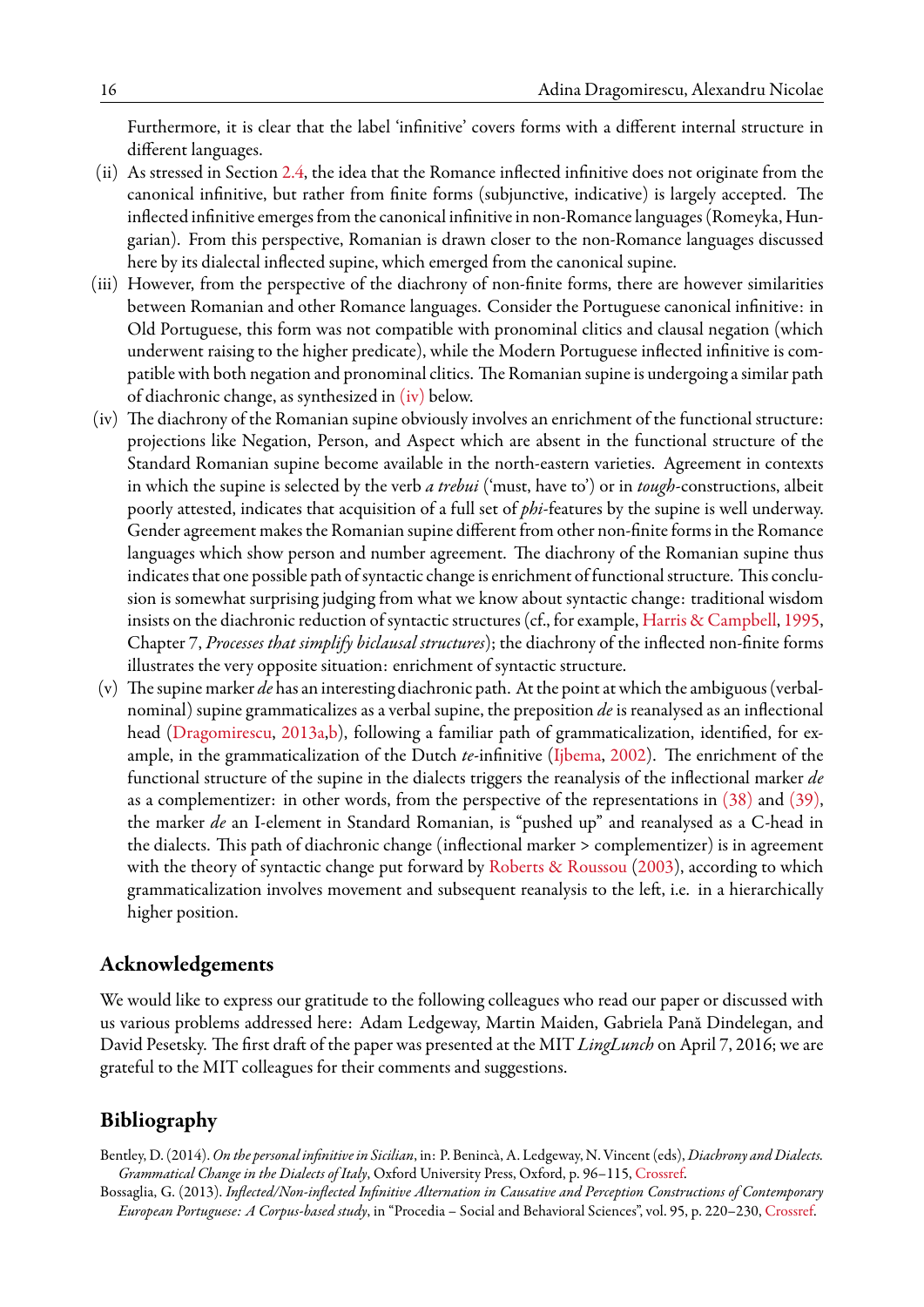- <span id="page-16-8"></span>Carvalho, M. J. (2015). *Para a história do infinitive flexionado português: uma abordagen semântico-pragmática*, in "Zeitschrift für romanische Philologie", vol. 311, no. 3, p. 664–689, [Crossref](http://dx.doi.org/10.1515/zrp-2015-0047).
- <span id="page-16-30"></span>Chomsky, N. (1981). *Lectures on Government and Binding*, Foris, Dordrecht.
- <span id="page-16-33"></span>Cinque, G. (1999). *Adverbs and Functional Heads: A Cross-Linguistic Perspective*, Oxford University Press, Oxford.
- <span id="page-16-31"></span>Cornilescu, A. (2000). *The double subject construction in Romanian*, în: V. Motapanyane (ed.), *Comparative Studies in Romanian Syntax*, Elsevier, Amsterdam / Lausanne / New York / Oxford / Shannon / Singapore / Tokyo, p. 83–133.
- <span id="page-16-28"></span>Cornilescu, A. & Cosma, R. (2010). *Remarks on the Romanian Verbal Supine and its German Equivalents*, talk given at *The Annual Conference of the Faculty of Foreign Languages and Literatures*, Universitatea din București, November 5–6.
- <span id="page-16-20"></span>Dragomirescu, A. (2011). *[The subject of the supine clause in Romanian and A-chains](http://www.diacronia.ro/en/indexing/details/A361)*, in "Revue roumaine de linguistique", vol. LXI, no. 4, p. 371–392.
- <span id="page-16-21"></span>Dragomirescu, A. (2013a). *Particularități sintactice ale limbii române în context romanic. Supinul*, Editura Muzeului Național al Literaturii Române, București.
- <span id="page-16-22"></span>Dragomirescu, A. (2013b). *Du latin au roumain. Une nouvelle hypothèse sur l'origine du supin en roumain*, in "Revue de linguistique romane", vol. 77, no. 305–306, p. 51–85.
- <span id="page-16-25"></span>Dragomirescu, A. (2015). *Utilizări dialectale ale supinului*, in: R. Zafiu, I. Nedelcu (eds.), *Variația lingvistică: probleme actuale. Actele celui de al 14-lea Colocviu al Departamentului de Lingvistică*, I, Editura Universității din București, București, p. 39– 48.
- <span id="page-16-24"></span>Dragomirescu, A. & Hill, V. (2014). *A diachronic perspective on de-supine complements*, talk given at ACED, Universitatea din București, June 5–7.
- <span id="page-16-23"></span>Gabinschi, M. (2010). *Formele verbale nepredicative nonconjunctivale ale limbii române (pe marginea tratării lor în gramatica oficială)*, Chișinău.
- <span id="page-16-15"></span>Gamillscheg, E. (1970). *Studien zur Vorgeschichte einer romanischen Tempuslehre* (= *Sitzungsberichte der Kais. Akademie der Wissenschaften in Wien*, Phil.-hist. Kl., 172. Bd., 6. Abhandlung.), Tubinger Beitrage zur Linguistik, Tubingen; 1<sup>st</sup> ed.: 1913.
- <span id="page-16-5"></span>Groothuis, K. (2015). *The inflected infinitive in Romance*, talk given at the workshop *Romance Syntax. Comparative and Diachronic Perspectives*, Universitatea din București, November 27–28.
- <span id="page-16-34"></span>Harris, A. & Campbell, L. (1995). *Historical Syntax in Cross-Linguistic Perspective*, Cambridge University Press, Cambridge, [Crossref.](http://dx.doi.org/10.1017/CBO9780511620553)
- <span id="page-16-32"></span>Hill, V. & Dragomirescu. A. (2014). *De-supine complements in Romanian: a paradigmatic view*, talk given at LSRL 44, May  $2 - 4.$
- <span id="page-16-35"></span>Ijbema, A. (2002). *Grammaticalization and infinitival complements in Dutch*, LOT Publications, Utrecht, [\[online](http://www.lotpublications.nl/Documents/54_fulltext.pdf)].
- <span id="page-16-9"></span>Jones, M.A. (1992). *Infinitives with specified subjects in Sardinian*, in: C. L Laeufer, T. A. Morgan (eds), *Theoretical analyses in Romance linguistics*, John Benjamins, Amsterdam, p. 295–309, [Crossref](http://dx.doi.org/10.1075/cilt.74.20jon).
- <span id="page-16-10"></span>Jones, M. A. (1993). *Sardinian syntax*, Routledge, London.
- <span id="page-16-11"></span>Jones, M. A. (2003). *Sintassi della lingua sarda: Sardinian syntax* (R. Bolognesi, Trans.), Condaghes, Cagliari.
- <span id="page-16-13"></span>Kiss, K. (1987). *Configurationality in Hungarian*, Reidel, Dordrecht – Boston, [Crossref](http://dx.doi.org/10.1007/978-94-009-3703-1).
- <span id="page-16-29"></span>Koopman, H. & Sportiche, D. (1991). *The Position of Subjects*, in "Lingua", vol. 85, no. 2–3, p. 211–258, [Crossref.](http://dx.doi.org/10.1016/0024-3841(91)90022-W)
- <span id="page-16-1"></span>Ledgeway, A. (1998). *Variation in the Romance infinitive: the case of the Southern Calabrian inflected infinitive*, in "Transactions of the Philological Society", vol. 96, no. 1, p. 1–61, [Crossref](http://dx.doi.org/10.1111/1467-968X.00023).
- <span id="page-16-4"></span>Ledgeway, A. (2000). *A Comparative Syntax of the Dialects of Southern Italy: A Minimalist Approach*, Wiley-Blackwell, Oxford.
- <span id="page-16-0"></span>Ledgeway, A. (2007).*Diachrony and Finiteness: Subordination inthe Dialects of Southern Italy*, in: I. Nikolaeva (ed.), *Finiteness: Theoretical and Empirical Foundations*, Oxford University Press, Oxford, p. 335–365.
- <span id="page-16-12"></span>Ledgeway, A. (2009). *Grammatica diacronica del napoletano*, Niemeyer, Tübingen.
- <span id="page-16-26"></span>Lombard, A. (1974). *La langue roumaine. Une présentation*, Éditions Klincksieck, Paris.
- <span id="page-16-16"></span>Loporcaro, M. (1986). *L'infinito coniugato nell'Italia centro-meridionale: ipotesi genetica e ricostruzione storica*, in "Italia dialettale", vol. 49, p. 173–140.
- <span id="page-16-6"></span>Madeira, A.-M. (1994). *On the Portuguese Inflected Infinitive*, in "UCL Working Papers in Linguistics", 6, p. 179–203.
- <span id="page-16-7"></span>Martins, A.M. (2006). *Aspects of infinitival constructions in the history of Portuguese*, in: R. Gess, D. Arteaga (eds), *Historical Romance Linguistics: Retrospective and perspective*, John Benjamins, Amsterdam, p. 327–355, [Crossref](http://dx.doi.org/10.1075/cilt.274.20mar).
- <span id="page-16-14"></span>Maurer, T.H., Jr. (1984). *O Infinito Flexionado Portugues: Estudo historico-descritivo*, Editora Nacional, Sao Paulo; 1<sup>st</sup> ed.: 1968.
- <span id="page-16-2"></span>Mensching, G. (2000). *Infinitive Constructions with Specified Subjects. A Syntactic Analysis of the Romance Languages*, Oxford University Press, Oxford.
- <span id="page-16-3"></span>Miller, D.G. (2003). *Where do conjugated infinitives come from*, in "Diachronica", vol. 20, no. 1, p. 45–81, [Crossref.](http://dx.doi.org/10.1075/dia.20.1.05mil)
- <span id="page-16-17"></span>Miller, D.G. (2004). *The origin of the Welsh conjugated infinitive*, in "Diachronica", vol. 21, no. 2, p. 329–350, [Crossref.](http://dx.doi.org/10.1075/dia.21.2.04mil)
- <span id="page-16-27"></span>Neamțu, G.G. (1980). *Despre construcția "a trebui + participiu"*, in "Limba română", vol. XXIX, no. 5, p. 511–514.
- <span id="page-16-18"></span>Nedjalkov, I.V. (1995). *Converbs in Evenki*, în: M. Haspelmath, E. Konig (eds), *Converbs in Cross-Linguistic Perspective. Structure and meaning of adverbial verb forms—adverbial participles, gerunds*, Mouton de Gruyter, Berlin – New York, p. 441–463.
- <span id="page-16-19"></span>Nedjalkov, I.V. (1997). *Evenki*, Routledge, London – New York.